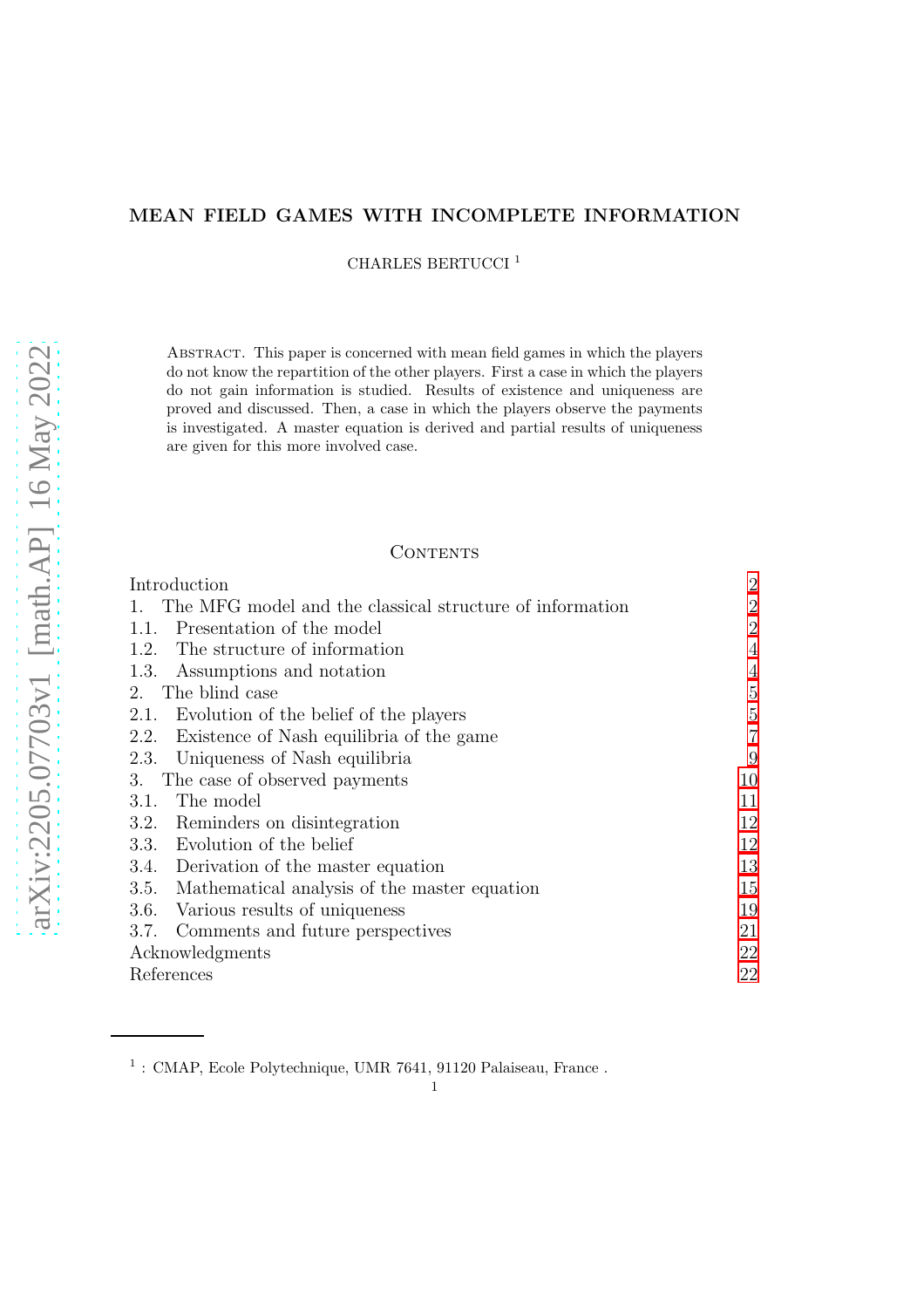### <span id="page-1-0"></span>**INTRODUCTION**

This paper is interested in Mean Field Games (MFG in short) in which the players do not have a complete information on the repartition of the other players in the state space. Namely they are mostly unable to observe each other and have only an a priori on the initial distribution of players. This type of MFG leads to new mathematical questions which are partially solved here.

MFG have attracted quite a lot of attention since the seminal work [\[13](#page-22-0), [14](#page-22-1)]. They are differential games involving non-atomic agents. MFG arise in a wide variety of modeling context such as Economics [\[12,](#page-22-2) [1](#page-21-2)], financial engineering [\[6](#page-21-3)], epidemiology [\[11](#page-22-3)] or Telecommunications [\[4](#page-21-4)]. For a vast majority of the existing literature, it is always assumed that all the players have a complete information on the MFG, i.e. they can observe at any time the state and action of each player. In this paper, cases in which all the information is not available to the players are studied.

Several authors have studied problems in which the players do not know directly their individual state but only have some partial information on it, see for instance [\[15](#page-22-4), [16](#page-22-5), [9](#page-21-5)] for detailed studies of such cases. P.-L. Lions studied a MFG in which all the players are learning an unknown parameter of the model. These setups are different from the one we study here. The closest work to ours in terms of models is [\[8\]](#page-21-6) in which the authors studied a MFG in which the players do not know the controls of the other players, only the effect they have (as a whole) on their objective function. This last work relies on the fact that their model is explicitly solvable.

The rest of the paper is organized as follows. A presentation of the MFG model and a quick discussion on the structure of information in MFG is first. The rest of the paper is divided in two parts which constitute the core of the paper. The first one is concerned with a case in which the players have an incomplete initial information and do not gain any information with time. The second one is devoted to the situation in which the players do not observe the state of the other players but have complete information on their payments.

### <span id="page-1-2"></span><span id="page-1-1"></span>1. The MFG model and the classical structure of information

1.1. Presentation of the model. We present here the framework of the underlying game between the players. The state of each players is a process valued on the  $d$  dimensional torus  $\mathbb{T}^d$  which evolves according to

(1.1) 
$$
dX_t = \alpha_t dt + \sqrt{2\sigma} dW_t,
$$

where  $(W_t)_{t>0}$  is a d dimensional Brownian motion on a standard (fixed) filtered probability space  $(\Omega, \mathcal{A}, \mathbb{P}, (\mathcal{F}_t)_{t\geq 0})$ . The game lasts a time  $T > 0$  and the cost of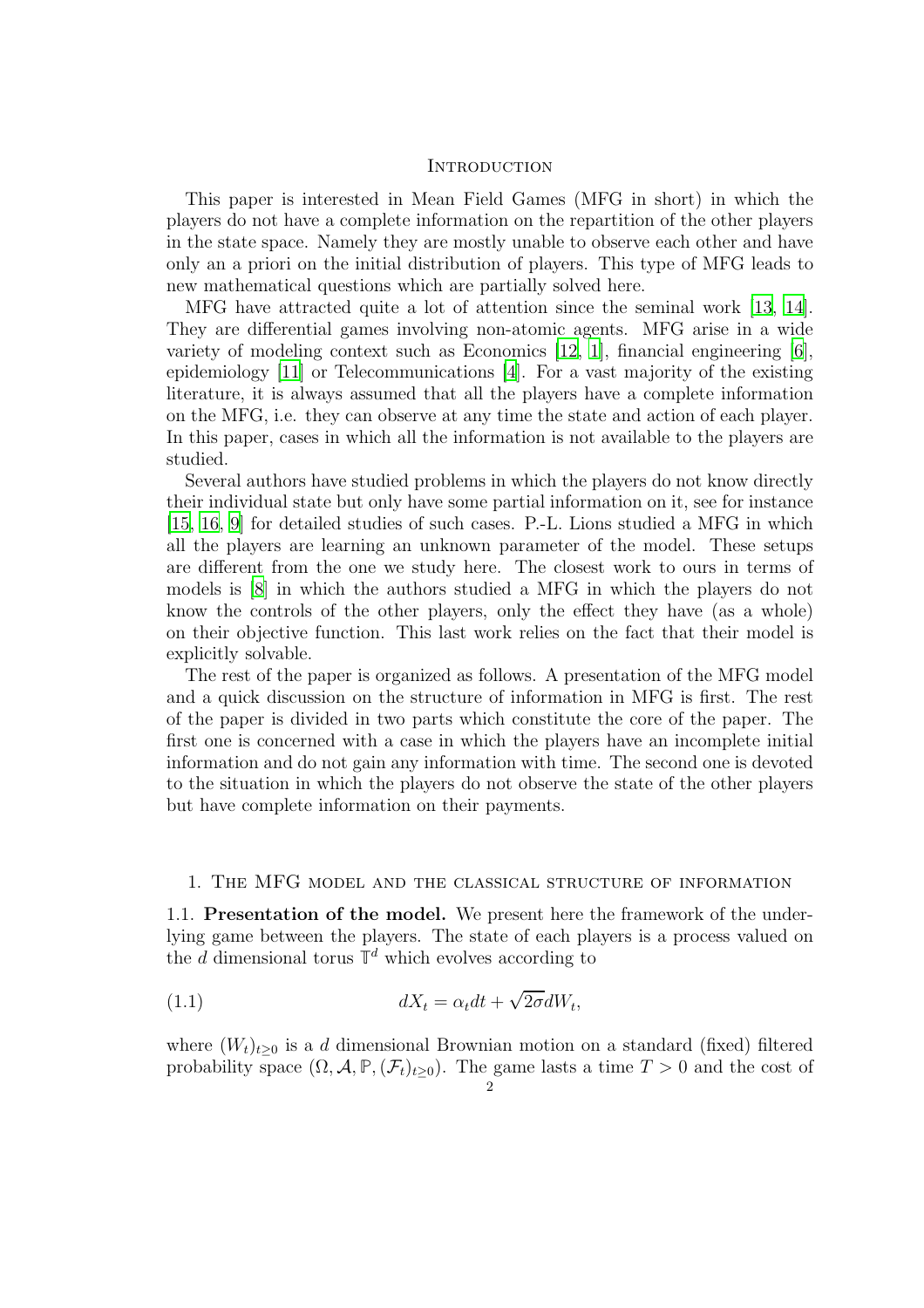a player who uses the control  $(\alpha_s)_{s>0}$  is given by

(1.2) 
$$
\int_0^T f(X_s, m_s) + L(X_s, \alpha_s) ds + U_0(X_T, m_T),
$$

where  $(m_t)_{t\geq 0}$  is the evolution of the measure describing the spatial distribution of players. Clearly the cost paid by the players is unknown to them at the initial time since the evolution of their state is stochastic. We naturally assume that the players are risk neutral and take into account the expected cost they are too face which is, if the evolution  $(m_t)_{t\in[0,T]}$  is known,

(1.3) 
$$
\mathbb{E}_{\mathbb{P}}\left[\int_0^T f(X_s,m_s) + L(X_s,\alpha_s)ds + U_0(X_T,m_T)\right].
$$

We do not particularly insist on why we make such an assumption, which is wildly common in the literature on stochastic optimal control. Hence, given an anticipation  $(m_t)_{t\in[0,T]}$ , a player can compute its optimal response by solving the Hamilton-Jacobi-Bellman (HJB) equation

<span id="page-2-0"></span>(1.4) 
$$
-\partial_t u(t,x) - \sigma \Delta u(t,x) + H(x, \nabla_x u(t,x)) = f(m_t)(x) \text{ in } (0,T) \times \mathbb{T}^d,
$$

$$
u(T,x) = U_0(m_T)(x) \text{ in } \mathbb{T}^d,
$$

where we have introduced the Hamiltonian  $H(x, p) := \sup_{\alpha} \{-\alpha \cdot p - L(x, \alpha)\}\.$  The associated optimal control is given in feedback form by

(1.5) 
$$
\alpha_t = -D_p H(X_t, \nabla_x u(t, X_t)).
$$

On the other hand, given that the players use a strategy of the form  $\alpha_t = b(t, X_t)$ for some function b, their repartition in the state space evolves according to the Fokker-Planck equation

<span id="page-2-1"></span>(1.6) 
$$
\partial_t m_t - \sigma \Delta m_t + \text{div}(bm_t) = 0 \text{ in } (0, T) \times \mathbb{T}^d,
$$

which is, as usual, understood in the sense of distribution. Hence, given an initial repartition of players  $m_0 \in \mathcal{P}(\mathbb{T}^d)$ , a strategic equilibrium is reached if one can find a solution  $(u, m, b)$  of  $(1.4)-(1.6)$  $(1.4)-(1.6)$  together with  $b(t, x) = -D_pH(x, \nabla_x u(t, x)).$ This is summarized in the system

<span id="page-2-2"></span>(1.7) 
$$
- \partial_t u - \nu \Delta u + H(x, \nabla u) = f(m)(x),
$$

$$
\partial_t m - \nu \Delta m - \text{div} (D_p H(x, \nabla u) m) = 0,
$$

$$
u(T, x) = G(m(T))(x), m(0) = m_0,
$$

where the dependence of the unknown  $(u, m)$  in  $(t, x)$  is omitted to lighten the notation.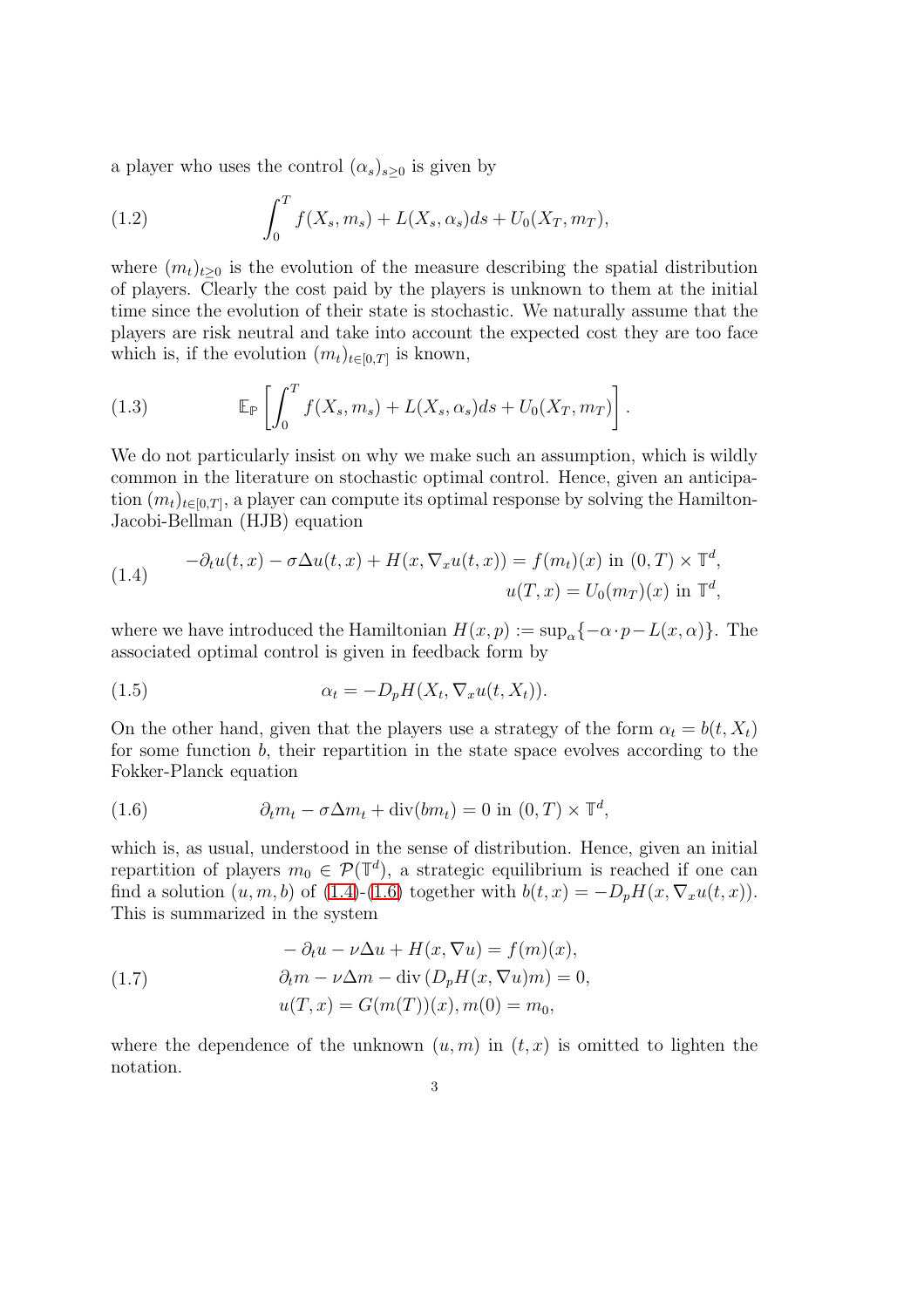<span id="page-3-0"></span>1.2. The structure of information. In the previous system, if neither the particular form of the second order term or the fact that dependence in m and  $\nabla u$ are decoupled are important, a fundamental observation lies in the initial distribution of players  $m_0$ . This observation is that the knowledge of  $m_0$  is equivalent (in terms of induced equilibria) to the knowledge of the whole evolution of the repartition of players  $(m_t)_{t\in[0,T]}$ . This quite simple fact do not need any particular proof as it only suffices to remark that  $m_0$  is the only datum in the previous system of equations. Of course, it is a consequence of the deterministic evolution of  $(m_t)_{t\in[0,T]}$ , given the strategies of the players. In other words, even if the players do not observe each other during the game, as long as they know  $m_0$ , the induced equilibria are the same as if they observe the whole trajectory  $(m_t)_{t\in[0,T]}$ . Because the structure (or set) of equilibria only depends on the initial distribution  $m_0$ , the following question seems natural : what happens to the structure of equilibria if the players do not know  $m_0$ ?

To answer this question, some assumptions have to be made on the knowledge at each instant that the players have on the repartition of other players. However, let us state that if the process  $(m_t)_{t>0}$  is not known and the players have a prior  $(\mu_t)_{t\geq0}$  on it, a risk neutrality assumption shall be made on the players. By prior we mean that instead of anticipating an evolution  $(m_t)_{t>0}$  for the repartition of players, the players believe that at any time  $t \geq 0$ , the repartition of players is unknown and that this uncertainty is described by the measure  $\mu_t \in \mathcal{P}(\mathcal{P}(\mathbb{T}^d))$ . In such a context, the new expected cost of the players is (1.8)

<span id="page-3-2"></span>
$$
\mathbb{E}_{\mathbb{P}}\left[\int_0^T \int_{\mathcal{P}(\mathbb{T}^d)} f(X_s, m) \mu_s(dm) + L(X_s, \alpha_s) ds + \int_{\mathcal{P}(\mathbb{T}^d)} U_0(X_T, m) \mu_T(dm)\right]
$$

.

<span id="page-3-1"></span>1.3. Assumptions and notation. We now present the standing assumptions for the rest of the paper. Before that, let us recall some some properties of sets of probability measures.

Assume that  $(E, d)$  is a compact metric space. Then, the set  $\mathcal{P}(E)$ , of Borel probability measures on  $E$ , can be equipped with the distance  $\mathbf{d}_1$  defined by

(1.9) 
$$
\mathbf{d}_1(\mu,\nu) := \sup_{\phi} \int_E \phi(x) (\mu - \nu)(dx),
$$

where the supremum is taken over Lipschitz functions on  $(E, d)$  with a Lipschitz constant of at most 1. The set  $(\mathcal{P}(E), \mathbf{d}_1)$  is compact. In all this paper,  $\mathcal{P}(E)$  is always seen as equipped with  $\mathbf{d}_1$ . In particular,  $\mathcal{P}(\mathcal{P}(\mathbb{T}^d))$  is a compact set. For a function  $\phi : \mathcal{P}(\mathbb{T}^d) \to \mathbb{R}$ , we note for  $m \in \mathcal{P}(\mathbb{T}^d)$ ,  $x \in \mathbb{T}^d$ 

(1.10) 
$$
\frac{\delta \phi}{\delta m}(m, x) = \lim_{\theta \to 0} \frac{\phi((1 - \theta)m + \theta \delta_x)}{\theta},
$$

when it is defined.

For the rest of the paper, we assume the following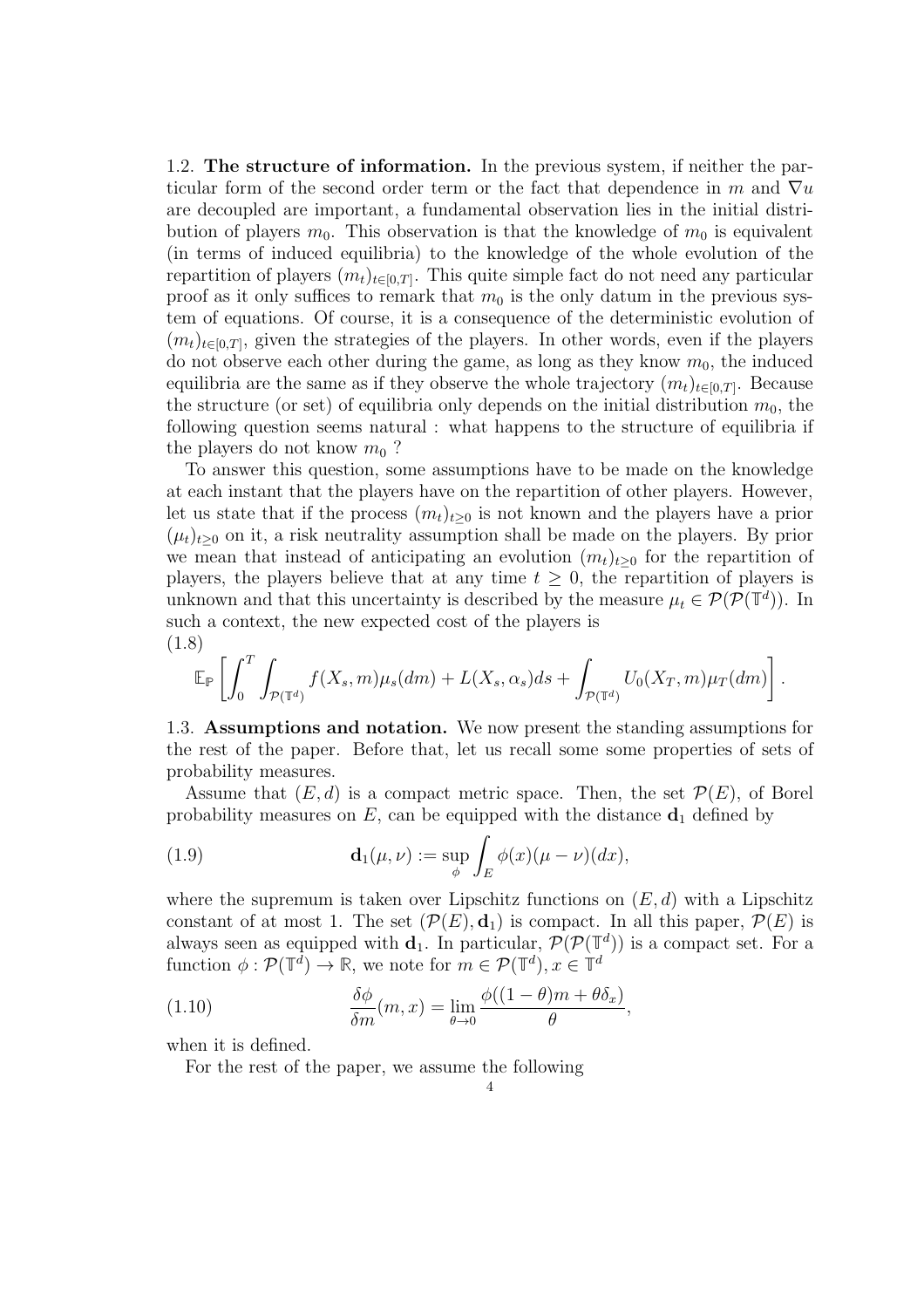- The hamiltonian  $H$  is smooth(, convex) and globally Lipschitz continuous in  $p$ , uniformly in  $x$ .
- The function f (respectively  $U_0$ ) is continuous from  $\mathcal{P}(\mathbb{T}^d)$  to  $\mathcal{C}(\mathbb{T}^d)$  (respectively to  $\mathcal{C}^2(\mathbb{T}^d)$ ).

Let us also recall that given a duality product  $\langle \cdot, \cdot \rangle$  between two sets E and E', a mapping  $F: E' \to E$  is said to be

• monotone if for all  $x, y \in E'$ 

(1.11) 
$$
\langle F(x) - F(y), x - y \rangle \ge 0.
$$

• strictly monotone if for all  $x, y \in E'$ 

<span id="page-4-0"></span>(1.12) 
$$
\langle F(x) - F(y), x - y \rangle = 0 \Rightarrow F(x) = F(y)
$$

2. The blind case

The following situation shall be called the blind case. In this situation the players all start with a common a priori  $\mu_0 \in \mathcal{P}(\mathcal{P}(\mathbb{T}^d))$  on the initial repartition of players and they do not gain any information during the game. By this we mean that they only observe their individual state for the whole duration of the game. This common a priori can be thought of as a public information. If the players have the anticipation  $(\tilde{\mu}_t)_{t>0}$  for their prior, from [\(1.8\)](#page-3-2), the optimization problem they have to face is described by the HJB equation

<span id="page-4-3"></span>(2.1) 
$$
-\partial_t u - \sigma \Delta u + H(x, \nabla u) = \int_{\mathcal{P}(\mathbb{T}^d)} f(x, m) \tilde{\mu}_t(dm) \text{ in } [0, T] \times \mathbb{T}^d;
$$

$$
u(T, x) = \int_{\mathcal{P}(\mathbb{T}^d)} U_0(x, m) \tilde{\mu}_T(dm) \text{ in } \mathbb{T}^d,
$$

from which they can compute an optimal response given by  $\alpha_t = -D_p H(X_t, \nabla_x u(t, X_t)).$ Let us insist on the fact that, in this case, the players do not observe the cost they are paying, only their state. Indeed, in this model, the players start with an evolution of an a priori on the repartition of players, and they stick to this a priori during the game.

<span id="page-4-1"></span>2.1. Evolution of the belief of the players. It remains to describe the evolution of the a priori of the players. Under an anticipation of  $b : [0, T] \times \mathbb{T}^d \to \mathbb{R}^d$  for the strategies of the players, if the initial repartition of players is  $m_0$ , recall that its evolution can be computed through the Fokker-Planck equation

<span id="page-4-2"></span>(2.2) 
$$
\partial_t m - \sigma \Delta m + \text{div}(bm) = 0 \text{ in } (0, \infty) \times \mathcal{P}(\mathbb{T}^d),
$$

with initial condition

$$
(2.3) \t\t\t m|_{t=0} = m_0.
$$

Hence the evolution of the belief of the players is the push forward of the initial belief by this Fokker-Planck equation. To be more precise, denote the solution of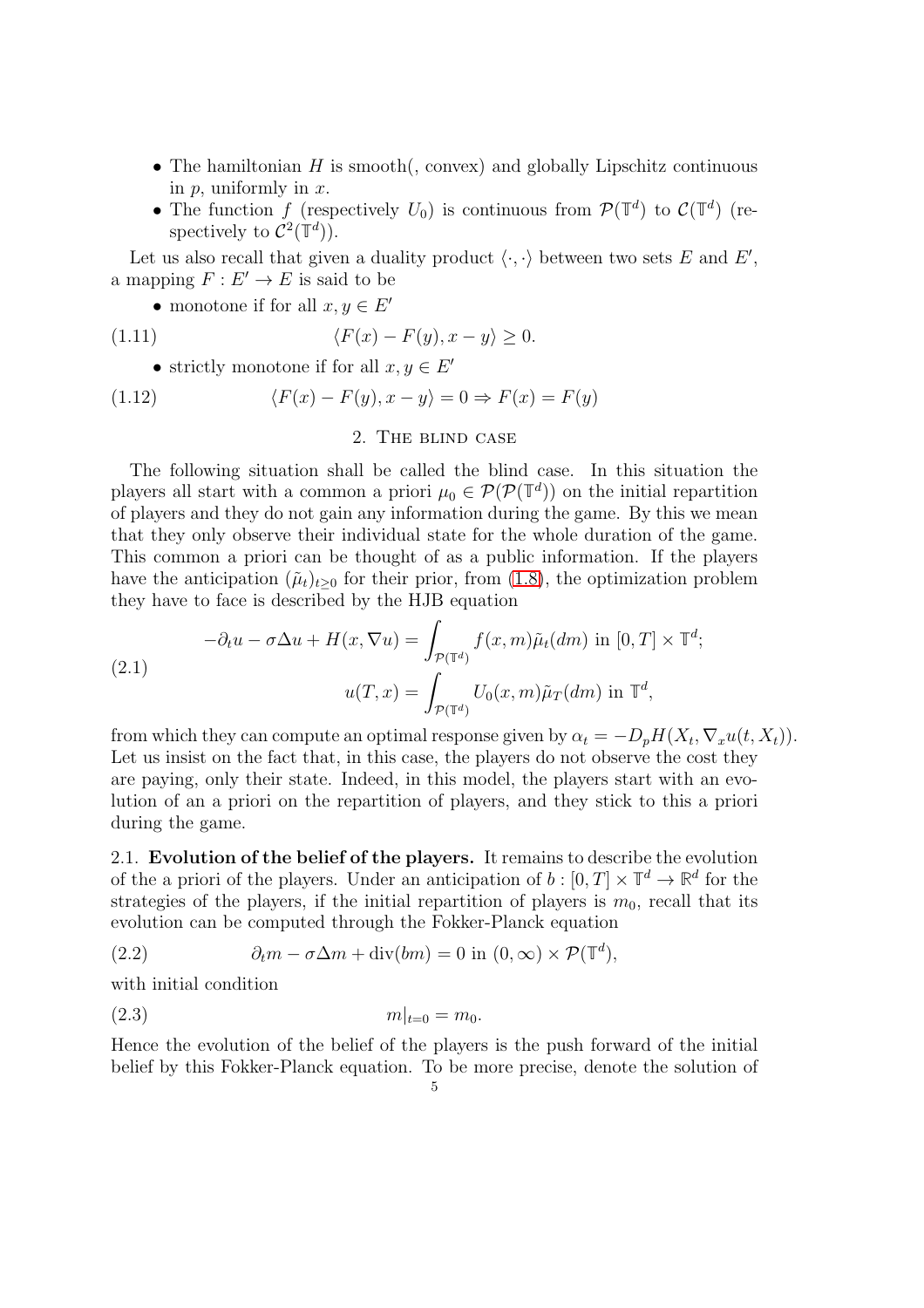[\(2.2\)](#page-4-2) at time t with initial condition  $m_0$  by  $K_t(m_0)$ . This define a semi group of operators  $(K_t)_{t>0}$ . Hence, given an initial belief  $\mu_0$  (and anticipations b), the belief  $\mu_t$  on the repartition of players at time t is given by

<span id="page-5-0"></span>(2.4) 
$$
\mu_t = (K_t)_{\#} \mu_0,
$$

where  $f_{\#}\mu$  denotes the image measure by the map f of the measure  $\mu$ . To keep a partial differential equation (PDE) point of view on this problem, the evolution  $(\mu_t)_{t\geq0}$  characterized by [\(2.4\)](#page-5-0) is formally the solution of the following continuity equation

<span id="page-5-1"></span>(2.5) 
$$
\partial_t \mu + \nabla_m \cdot \left( (\sigma \Delta m - \nabla_x \cdot (mb)) \mu \right) = 0 \text{ in } (0, T) \times \mathcal{P}(\mathbb{T}^d),
$$

$$
\mu|_{t=0} = \mu_0.
$$

The operator  $\nabla_m$  is thought as a divergence operator on  $\mathcal{P}(\mathbb{T}^d)$ . This is only formal of course. This continuity equation on  $\mathcal{P}(\mathbb{T}^d)$  states that the weight that  $\mu_t$  puts on any element of  $\mathcal{P}(\mathbb{T}^d)$  is transported along the paths generated by the Fokker-Planck equation [\(2.2\)](#page-4-2).

Moreover, the equation [\(2.5\)](#page-5-1) can be understood in the weak sense as the following result explains.

<span id="page-5-4"></span>**Proposition 2.1.** Fix  $\mu_0$  and let  $(\mu_t)_{t>0}$  be defined by [\(2.4\)](#page-5-0) (for a given smooth function b). For any smooth function  $\overline{\phi}$ :  $[0,T] \times \mathcal{P}(\mathbb{T}^d) \to \mathbb{R}$  such that  $\phi(T) = 0$ , the following holds (2.6)

$$
\int_0^T \int_{\mathcal{P}(\mathbb{T}^d)} \left( -\partial_t \phi - \int_{\mathbb{T}^d} (\sigma \Delta m(x) - \operatorname{div}(m(x)b(t, x))) \frac{\delta \phi}{\delta m}(t, m, x) dx \right) \mu_t(dm) dt
$$

$$
- \int_{\mathcal{P}(\mathbb{T}^d)} \phi(0) \mu_0 = 0.
$$

Moreover, it is the unique process to satisfy the previous variational relation.

*Proof.* It suffices to compute for any  $t > 0$ 

<span id="page-5-3"></span>(2.7) 
$$
\int_{\mathcal{P}(\mathbb{T}^d)} \phi(t) d\mu_t = \int_{\mathcal{P}(\mathbb{T}^d)} \phi(t) d(K_t)_{\#} \mu_0
$$

$$
= \int_{\mathcal{P}(\mathbb{T}^d)} \phi(t, K_t m) \mu_0(dm)
$$

and to remark that for any  $t \geq 0, m \in \mathcal{P}(\mathbb{T}^d)$ 

<span id="page-5-2"></span>(2.8) 
$$
\frac{d}{dt}\phi(t, K_t m) = \partial_t \phi(t, K_t m) + \int_{\mathbb{T}^d} (\sigma \Delta m - \text{div}(bm)) \frac{\delta \phi}{\delta m}(t, K_t m, x) dx.
$$

Because  $\phi$  is smooth, namely its derivative with respect to m is smooth in x, the previous integral is well defined. Integrating  $(2.8)$  between 0 and T and using  $(2.7)$ gives the first part of the result.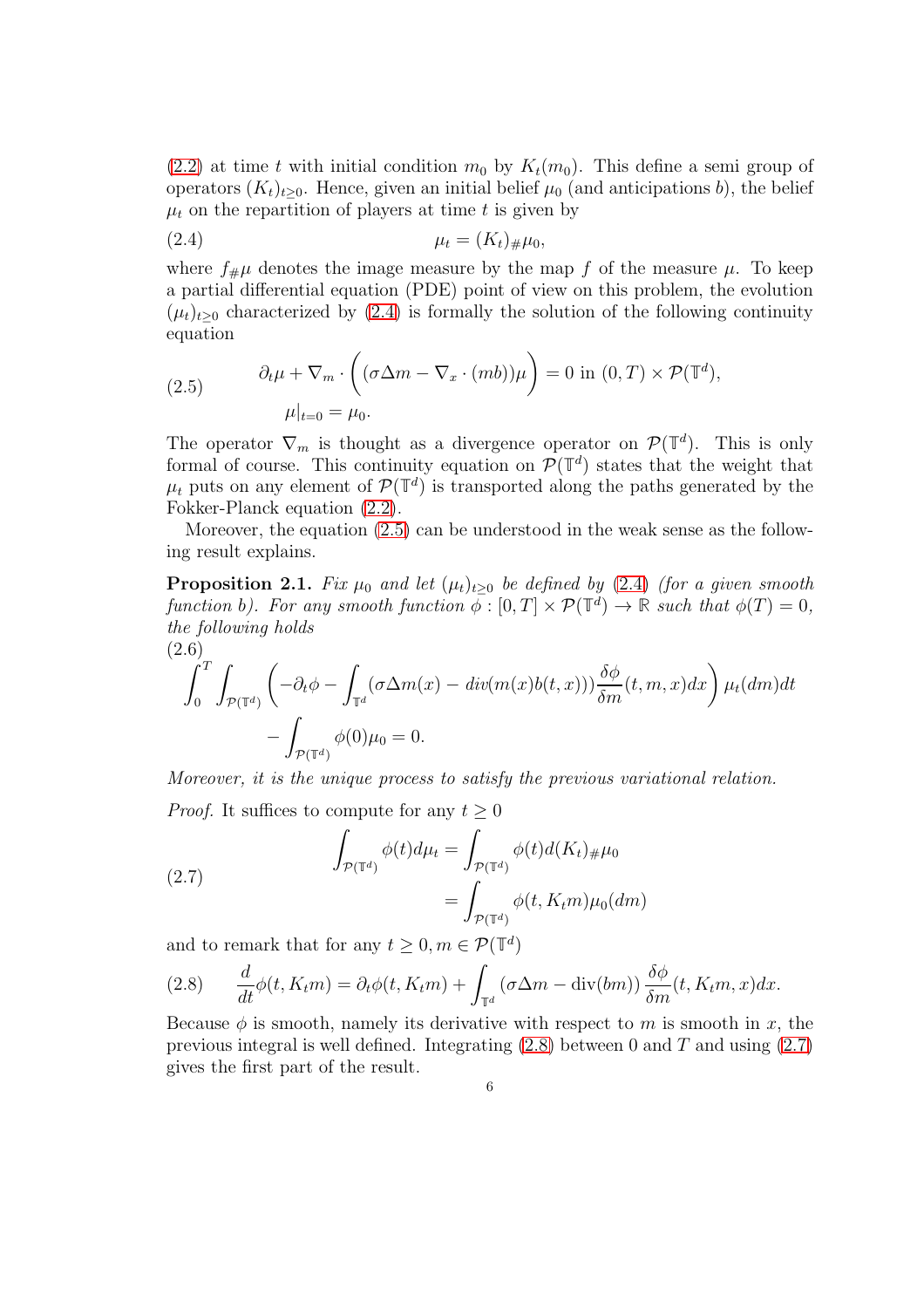The second part is obtained by taking two such processes and by considering their difference  $\nu$  which satisfies for any  $\phi$  as in the statement  $(2.9)$ 

<span id="page-6-1"></span>
$$
0 = \int_0^T \int_{\mathcal{P}(\mathbb{T}^d)} \left( -\partial_t \phi - \int_{\mathbb{T}^d} (\sigma \Delta m(x) - \nabla_x \cdot (m(x)b(t,x))) \frac{\delta \phi}{\delta m}(t, m, x) dx \right) \nu_t(dm) dt.
$$

Take any smooth function  $G : [0, T] \times \mathcal{P}(\mathbb{T}^d) \to \mathbb{R}$  and define

(2.10) 
$$
\phi(t,m) := \int_t^T G(s, K_{s-t}m)ds.
$$

Now observe that by construction of  $\phi$ , plugging it in [\(2.9\)](#page-6-1) yields

(2.11) 
$$
\int_0^T \int_{\mathcal{P}(\mathbb{T}^d)} G(t,m)\nu_t(dm)dt = 0.
$$

Hence  $\nu = 0$  by density of smooth functions in  $\mathcal{C}(\mathcal{P}(\mathbb{T}^d))$ )).  $\qquad \qquad \Box$ 

Remark 2.1. The question of existence of such a process has already been answered since it has been constructed above.

Moreover, this evolution of the belief is continuous with respect to time, given that  $b \in L^{\infty}$ .

<span id="page-6-2"></span>**Proposition 2.2.** Assume that the drift b of [\(2.2\)](#page-4-2) is bounded. Then  $(\mu_t)_{t \in [0,T]}$ defined in [\(2.4\)](#page-5-0) is uniformly  $\frac{1}{2}$ -Hölder continuous, with a constant depending only on  $||b||_{\infty}$ .

*Proof.* By definition, for  $s, t \in [0, T]$ 

(2.12) 
$$
\mathbf{d}_1(\mu_s, \mu_t) := \sup_{\|\phi\|_{Lip} \le 1} \int_{\mathcal{P}(\mathbb{T}^d)} \phi d(\mu_s - \mu_t)
$$

$$
= \int_{\mathcal{P}(\mathbb{T}^d)} \phi(K_s m) - \phi(K_t m) \mu_0(dm).
$$

Using both the classical  $\frac{1}{2}$ -Hölder continuity estimate on the Fokker-Planck equation and the Lipschitz continuity of  $\phi$  we obtained the required result.

Example 1. To illustrate the previous evolution of the belief, consider the case in which  $\mu_0$  is a combination of Dirac masses. If it is given by  $\mu_0 := n^{-1} \sum_{i=1}^n \delta_{m_i}$ , then for any  $t \geq 0$ ,  $\mu_t$  is simply given by  $\mu_t := n^{-1} \sum_{i=1}^n \delta_{K_t m_i}$ .

<span id="page-6-0"></span>2.2. Existence of Nash equilibria of the game. In the same way as [\(1.7\)](#page-2-2) characterizes Nash equilibria of the MFG when the initial distribution of players is known, we can characterize Nash equilibria of the MFG with incomplete information with a system of PDE. Indeed given an initial belief  $\mu_0$  and a profile of strategy  $b : [0, T] \times \mathbb{T}^d \to \mathbb{R}^d$  for the players, one can compute the associated evolution on the belief with [\(2.5\)](#page-5-1). Hence, a best response is derived through the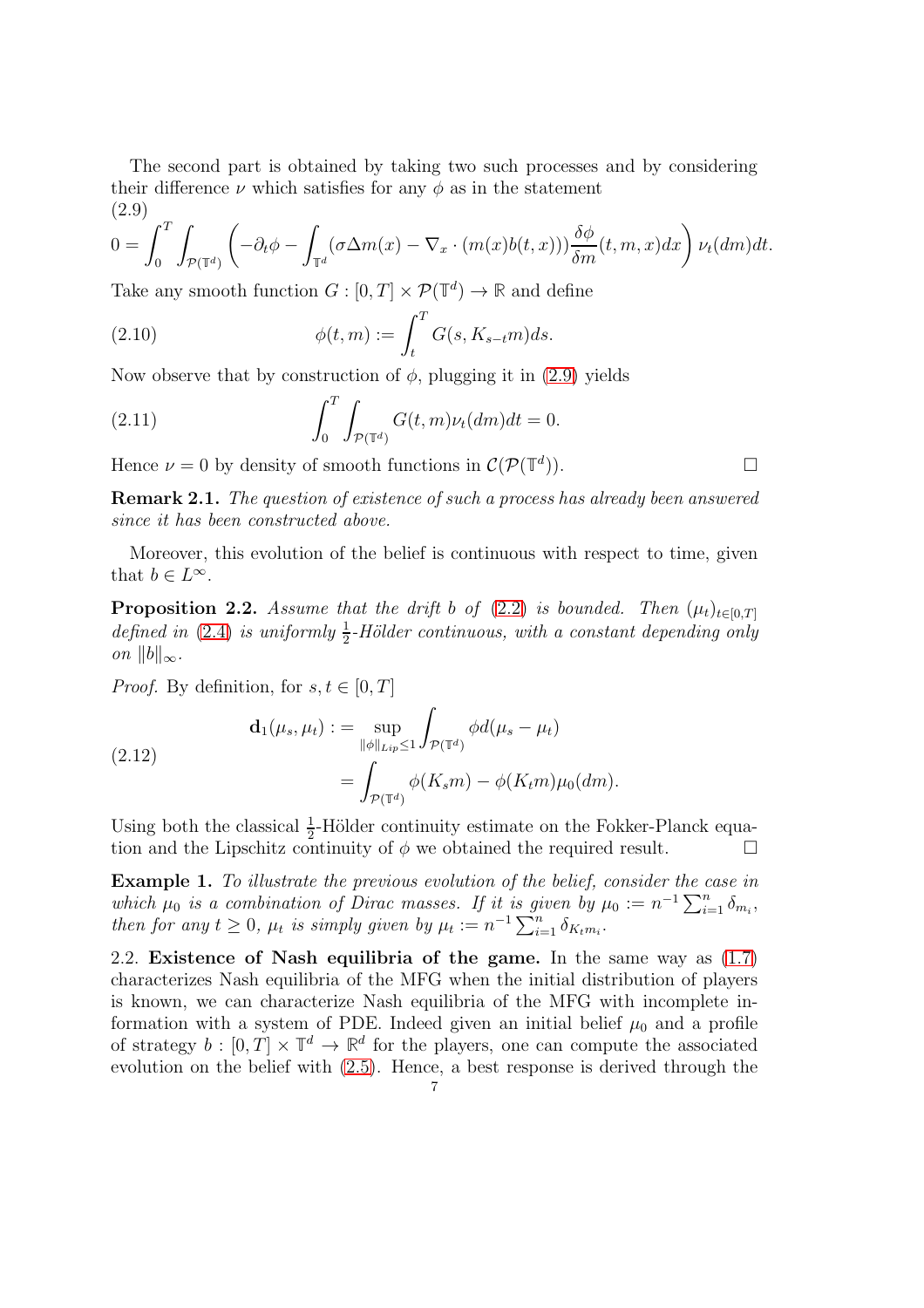HJB equation  $(2.1)$  whose solution is u. One indeed gets a strategic equilibrium if  $b(t, x) = -D_n H(x, \nabla_x u(t, x)).$ 

Thus Nash equilibria of the blind game with initial distribution  $\mu_0$  are characterized as solutions of

<span id="page-7-0"></span>
$$
-\partial_t u - \sigma \Delta u + H(x, \nabla u) = \int_{\mathcal{P}(\mathbb{T}^d)} f(x, m) \mu_t(dm) \text{ in } [0, T] \times \mathbb{T}^d;
$$
  
(2.13) 
$$
\partial_t \mu + \nabla_m \cdot \left( (\sigma \Delta m + \nabla_x \cdot (m D_p H(\cdot, \nabla_x u)) \mu \right) = 0 \text{ in } (0, T) \times \mathcal{P}(\mathbb{T}^d),
$$

$$
u(T) = \int_{\mathcal{P}(\mathbb{T}^d)} U_0(m) \mu_T(dm) \text{ in } \mathbb{T}^d, \mu|_{t=0} = \mu_0.
$$

To lighten the notation, we introduce  $\tilde{f}: \mu \in \mathcal{M}(\mathcal{P}(\mathbb{T}^d)) \to (x \to \int_{\mathcal{P}(\mathbb{T}^d)} f(x, m')\mu(dm')) \in$  $C(\mathbb{T}^d)$  and analogously  $\tilde{U}_0: \mu \to (x \to \int_{\mathcal{P}(\mathbb{T}^d)} U_0(x, m') \mu(dm'))$ . Let us observe that those two functions are linear in  $\mu$ .

Remark 2.2. In fact, if we assumed that the agents are not risk neutral, then, general functions  $\tilde{f}$  and  $\tilde{U}_0$  could be obtained. For smooth functions this generalization is not difficult as the reader can check that the linearity of these functions does not play a role in the following.

The following holds.

**Theorem 2.1.** There exists a solution  $(u, \mu)$  of [\(2.13\)](#page-7-0) in the sense that u is a classical solution of the Hamilton-Jacobi-Bellman equation and  $\mu$  is the unique solution of the continuity equation in the sense of Proposition [2.1.](#page-5-4)

Proof. Let us consider the applications  $\psi_1, \psi_2$  and  $\psi_3$  defined by :  $\psi_1 : \mathcal{C}([0, T], \mathcal{P}(\mathcal{P}(\mathbb{T}^d))) \to$  $\mathcal{C}^{1,2}([0,T] \times \mathbb{T}^d)$  associates to  $(\mu_t)_{t\geq 0}$  the solution of the HJB equation [\(2.1\)](#page-4-3);  $\psi_2 : C^{1,2}([0,T] \times \mathbb{T}^d) \to C([0,T], \mathcal{P}(\mathcal{P}(\mathbb{T}^d)))$  associates to a function u the solution of [\(2.5\)](#page-5-1) with initial condition  $\mu_0$  and drift  $b = -D_pH(\nabla_x u)$ ;  $\psi_3 := \psi_2 \circ \psi_1$ .

To prove that  $\psi_3$  has a fixed point, using Schauder's fixed point Theorem, it is sufficient to establish that  $\psi_2$  is a compact and continuous mapping as  $\psi_1$  is clearly continuous.

The fact that  $\psi_2$  is compact is a direct application of Proposition [2.2.](#page-6-2) The fact that it is continuous is a consequence of the continuity of the Fokker-Planck [\(2.2\)](#page-4-2) equation with respect to the drift term b and on the definition of  $\psi_3$  using  $(2.4)$ .

The previous result of existence of such equilibria is in no sense surprising and falls in a category of somehow classical result of existence of Nash equilibria in MFG. A more interesting feature is the effect the lack of knowledge has on uniqueness properties of the equilibria.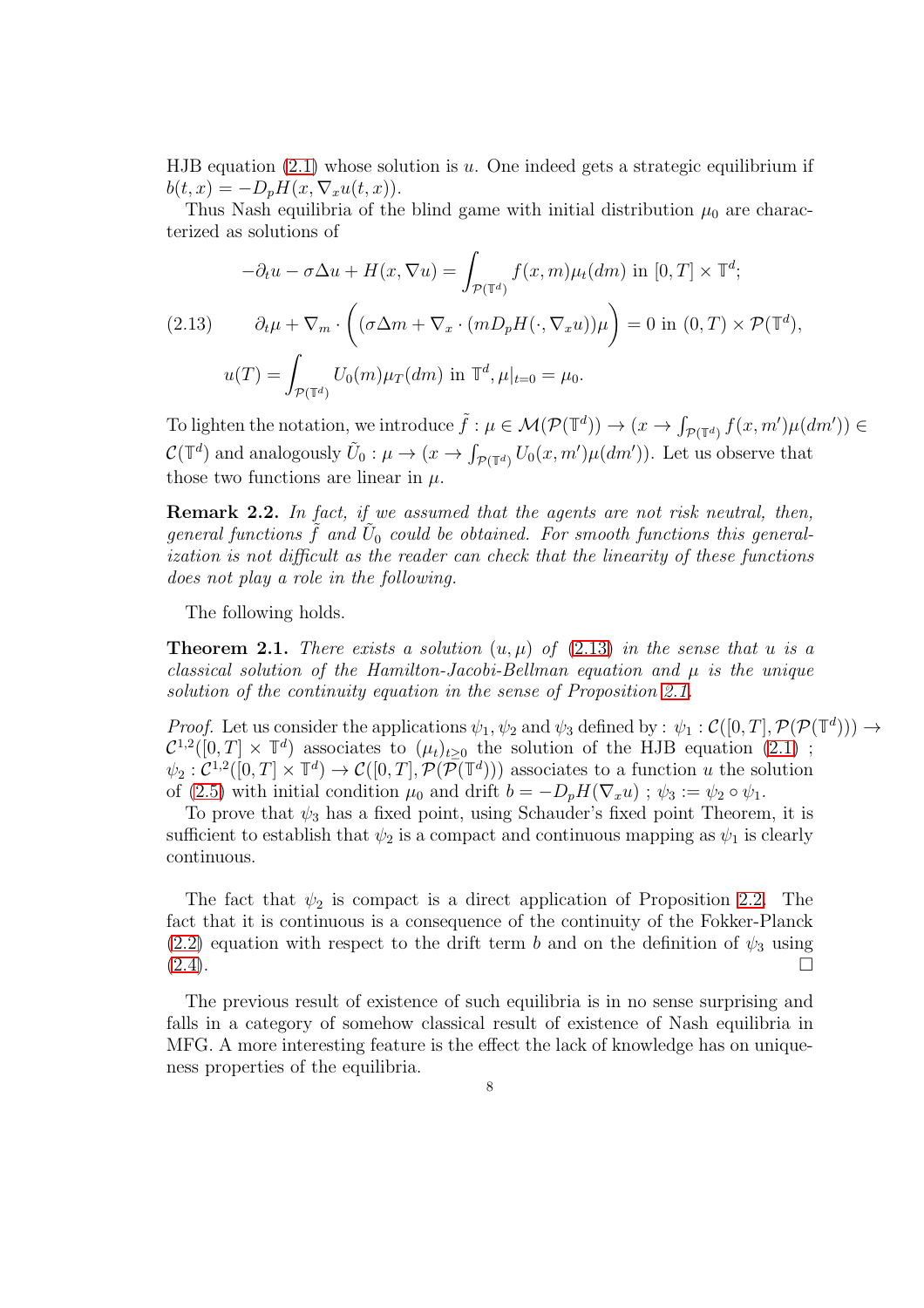<span id="page-8-0"></span>2.3. Uniqueness of Nash equilibria. Let us first compute the usual proof of uniqueness of MFG which dates back to the original paper of Lasry and Lions. Take two solutions  $(u_1, \mu_1)$  and  $(u_2, \mu_2)$  of the system [\(2.13\)](#page-7-0). Take the difference of the left hand sides of the HJB equations, integrate against an arbitrary measure  $m \in \mathcal{P}(\mathbb{T}^d)$  and then integrate once again against the difference  $\mu_1 - \mu_2$ , doing this, we obtain using the equations satisfied by  $\mu_1$  and  $\mu_2$ (2.14)

$$
\int_{0}^{T} \int_{\mathcal{P}(\mathbb{T}^{d})} \int_{\mathbb{T}^{d}} ((-\partial_{t} - \sigma \Delta)(u_{1} - u_{2}) + H(x, \nabla u_{1}) - H(x, \nabla u_{2}))m(dx)(\mu_{1}(t) - \mu_{2}(t))(dm)dt
$$
\n
$$
= \int_{0}^{T} \int_{\mathcal{P}(\mathbb{T}^{d})} \int_{\mathbb{T}^{d}} (\nabla_{x}(u_{1} - u_{2})D_{p}H(x, \nabla u_{1}) + H(x, \nabla u_{1}) - H(x, \nabla u_{2}))m(dx)\mu_{1}(t)(dm)dt
$$
\n
$$
+ \int_{0}^{T} \int_{\mathcal{P}(\mathbb{T}^{d})} \int_{\mathbb{T}^{d}} (\nabla_{x}(u_{2} - u_{1})D_{p}H(x, \nabla u_{2}) + H(x, \nabla u_{2}) - H(x, \nabla u_{1}))m(dx)\mu_{2}(t)(dm)dt
$$
\n
$$
- \int_{\mathcal{P}(\mathbb{T}^{d})} \int_{\mathbb{T}^{d}} \tilde{U}_{0}(\mu_{1}(T) - \mu_{2}(T))(x)m(dx)(\mu_{1}(T) - \mu_{2}(T))(dm).
$$

Using the convexity of the Hamiltonian, and the HJB equations, we obtain (2.15)

$$
\int_{\mathcal{P}(\mathbb{T}^d)} \int_{\mathbb{T}^d} \tilde{U}_0(\mu_1(T) - \mu_2(T))(x) m(dx) (\mu_1(T) - \mu_2(T))(dm) \n+ \int_0^T \int_{\mathcal{P}(\mathbb{T}^d)} \int_{\mathbb{T}^d} \tilde{f}(\mu_1(t) - \mu_2(t))(x) m(dx) (\mu_1(t) - \mu_2(t))(dm) dt \le 0.
$$

This somehow classical computation yields a uniqueness result which is analogous to the usual result of uniqueness for MFG Nash equilibria.

<span id="page-8-1"></span>**Theorem 2.2.** Assume that f and  $U_0$  are such that

$$
(2.16) \quad \int_{\mathcal{P}(\mathbb{T}^d)} \int_{\mathbb{T}^d} \tilde{U}_0(x, \mu_1 - \mu_2) m(dx) (\mu_1 - \mu_2) (dm) \ge 0, \forall \mu_1, \mu_2 \in \mathcal{P}(\mathcal{P}(\mathbb{T}^d)),
$$

 $(2.17)$ 

$$
\int_{\mathcal{P}(\mathbb{T}^d)} \int_{\mathbb{T}^d} \tilde{f}(x, \mu_1 - \mu_2) m(dx) (\mu_1 - \mu_2) (dm) \leq 0 \Rightarrow \tilde{f}(\mu_1) = \tilde{f}(\mu_2), \forall \mu_1, \mu_2 \in \mathcal{P}(\mathcal{P}(\mathbb{T}^d)).
$$

Then there is at most one solution  $(u, \mu)$  of  $(2.13)$ .

However, as we shall see, these monotone-like assumptions are way stronger than their classical counterparts.

# **Proposition 2.3.** • Any function f which satisfy the requirements of the previous Theorem is a monotone operator for the  $L^2$  scalar product.

• For any smooth function  $\phi(t, x)$ , if f is defined by

(2.18) 
$$
f(t,x,m) = \phi(t,x) \int_{\mathbb{T}^d} \phi(t,y)m(dy),
$$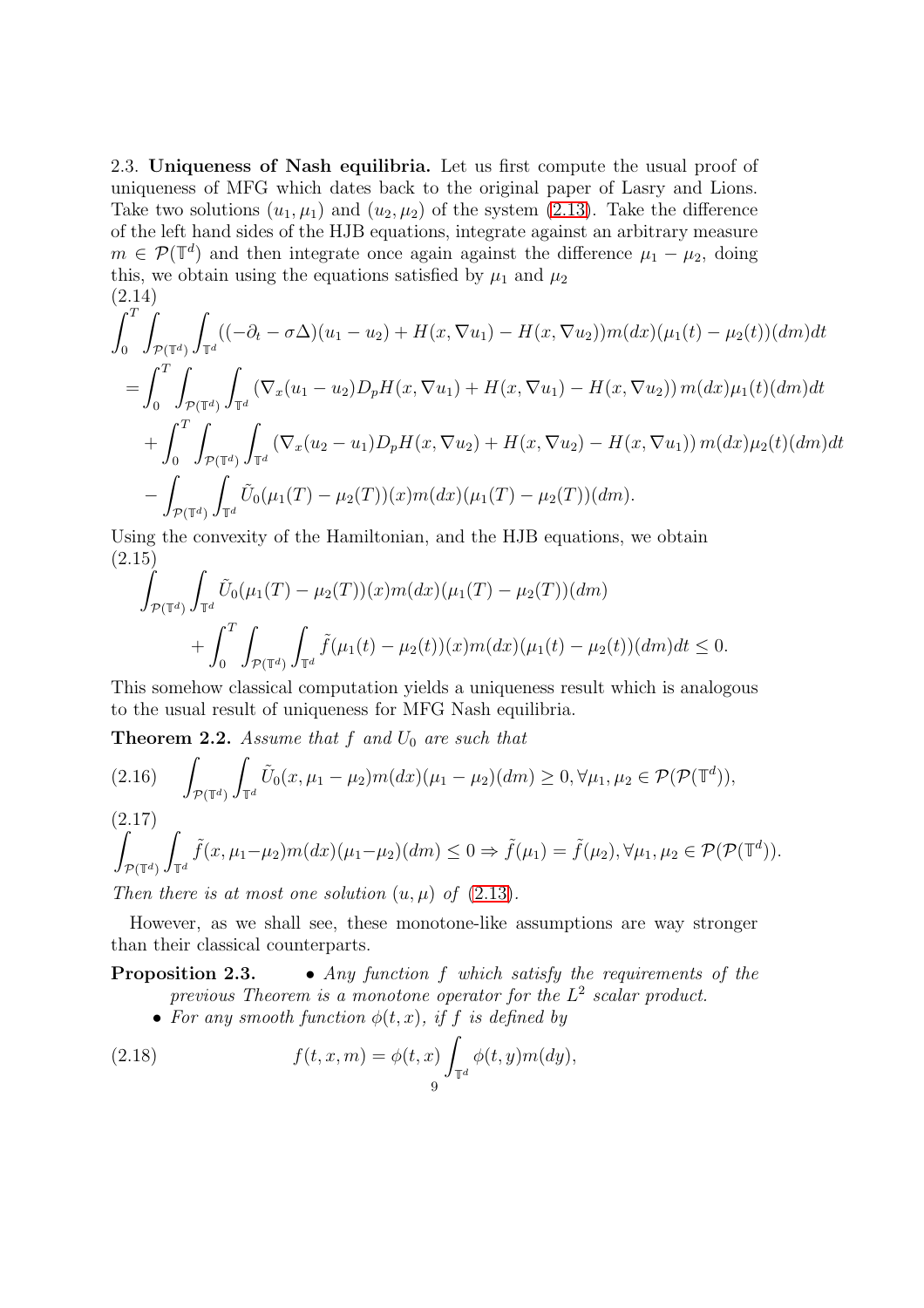### then it satisfies the assumption of the previous result.

*Proof.* The first claim follows immediately from choosing  $\mu_1$  and  $\mu_2$  as Dirac masses.

The second one follows from the computation

$$
(2.19)
$$
\n
$$
\int_{\mathcal{P}(\mathbb{T}^d)} \int_{\mathbb{T}^d} \int_{\mathcal{P}(\mathbb{T}^d)} f(x, m') (\mu_1 - \mu_2) (dm') m(dx) (\mu_1 - \mu_2) (dm)
$$
\n
$$
= \int_{\mathcal{P}(\mathbb{T}^d)} \int_{\mathbb{T}^d} \int_{\mathcal{P}(\mathbb{T}^d)} \phi(t, x) \int_{\mathbb{T}^d} \phi(t, y) m'(dy) (\mu_1 - \mu_2) (dm') m(dx) (\mu_1 - \mu_2) (dm)
$$
\n
$$
= \left( \int_{\mathbb{T}^d} \phi(t, y) m'(dy) (\mu_1 - \mu_2) (dm') \right)^2.
$$

If it clear that the previous example of existence of functions satisfying the requirements of Theorem [2.2](#page-8-1) can be generalized (by adding terms independent of  $m$  for instance), it is also clear that this requirement is more restrictive than the monotonicity.

Moreover, let us insist on the fact that the systems  $(2.13)$  and  $(1.7)$  are very similar and that it seems unlikely that general uniqueness result can be obtained outside of the assumptions of Theorem [2.2](#page-8-1) for [\(2.13\)](#page-7-0), in the same way as they are few uniqueness result for [\(1.7\)](#page-2-2) outside of the usual monotone conditions. However, we do not claim to have answered fully this question and leave it open here.

<span id="page-9-1"></span>Remark 2.3. Another quite simple, but rather important, information we can observe at the moment is that any monotone function  $f$  (in the  $L^2$  sense) satisfies the requirements of the uniqueness result on the subset of  $\mathcal{P}(\mathcal{P}(\mathbb{T}^d))$  defined by  $\mathcal{A} := \{ \mu \in \mathcal{P}(\mathcal{P}(\mathbb{T}^d)), \exists g, \mu \text{ a.e. in } m, f(m) = g \}.$  To put it more simply, if the indetermination on the initial distribution does not affect the payments, then the uniqueness argument on monotonicity is still valid.

### 3. The case of observed payments

<span id="page-9-0"></span>The last remark of the previous section suggests to be interested in the case in which, at any time, the absence of knowledge on the repartition of players does not translate into an absence of knowledge on the payments of the players. Indeed if at any time the players know the cost  $f$ , even if they do not know exactly the repartition of players  $m$ , the cost  $f$  "stays" monotone in some sense.

This section considers a case in which the players observe all the payments. By this we mean that at a time  $t$ , even if the players do not know exactly the actual repartition of players  $m_t$ , they know the cost  $f(m_t) \in \mathcal{C}(\mathbb{T}^d)$  that it induces (on the whole state space). In this situation, the information of the costs is common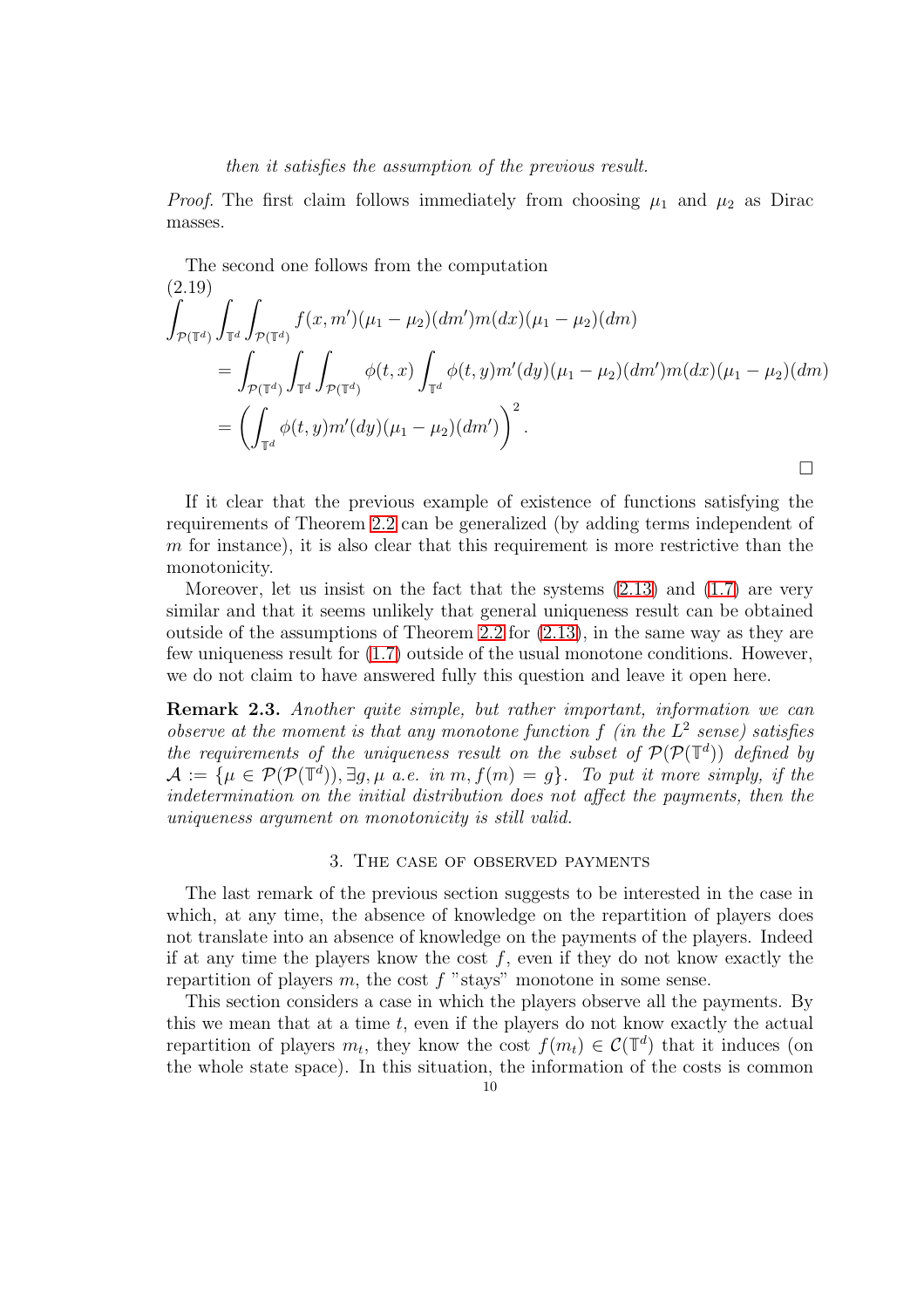to all the players and it can be thought of as a public information. This structure is very reminiscent of a common noise in MFG. That is why we are not going to try to characterize Nash equilibria of the game, but focus on trying to define a notion of value of the MFG, using the master equation.

This section is far from being a complete study of such models and its aim is more to introduce this problem. Some partial results are given. The rest of this section is organized as follows. After a formal description of the model and some reminders on the disintegration of measures, the evolution of the belief with information on the payments is presented. We then derive the associated master equation and present various partial results of uniqueness.

It is worth mentioning that, in a situation in which the cost function is injective, such a model is of no interest as the players learn instantly the repartition of players. However we argue that in several models (especially macro-economic ones [\[12](#page-22-2)]), the cost function is far from being one to one and, for instance, depends only on a few moments of the repartition of players.

<span id="page-10-0"></span>3.1. The model. The framework is the following. Because the players are going to update their belief on the repartition of players using the information they have on the payments, the belief  $(\mu_t)_{t>0}$  can no longer be computed as a function of the strategies of the players and the initial belief  $\mu_0$ . Even if  $(\mu_t)_{t>0}$  is by no mean random here, it is convenient to use the standard probabilistic framework to understand the object at interest.

Even if the players do not know the initial distribution of players, there is an actual  $m_0 \in \mathcal{P}(\mathbb{T}^d)$  which describes their initial repartition. Because the players have initially the belief  $\mu_0$ , let us model  $m_0$  as a  $\mathcal{P}(\mathbb{T}^d)$  valued random variable whose law is  $\mu_0$ . In particular we shall assume here that the belief is consistent with the actual repartition of players, i.e. that formally, the actual  $m_0$  is in the support of  $\mu_0$ . The evolution of the actual repartition of players is denoted  $(m_t)_{t>0}$ . Because it is unknown to the players, it can also be modeled as a random variable whose law is  $(\mu_t)_{t>0}$ . The players then observe at any time  $t \geq 0$  the payments  $f(m_t)$ :  $\mathbb{T}^d \to \mathbb{R}$  and update their belief accordingly by conditioning it on their observation. The next section explains how the belief is updated.

Moreover, it seems clear that the information process  $(f(m_t))_{t\geq 0}$  plays the role of a common noise and that a deterministic approach using a forward-backward system such as [\(2.13\)](#page-7-0) can no longer be sufficient to model equilibria of the MFG. Thus master equation approach to characterize a value is presented later on. We refer to [\[5\]](#page-21-7) for more details on MFG master equations. A similar approach to the one of [\[7\]](#page-21-8) (used to deal with common noise) seems to be usable. However we were not able to adapt these arguments to non smooth conditionings.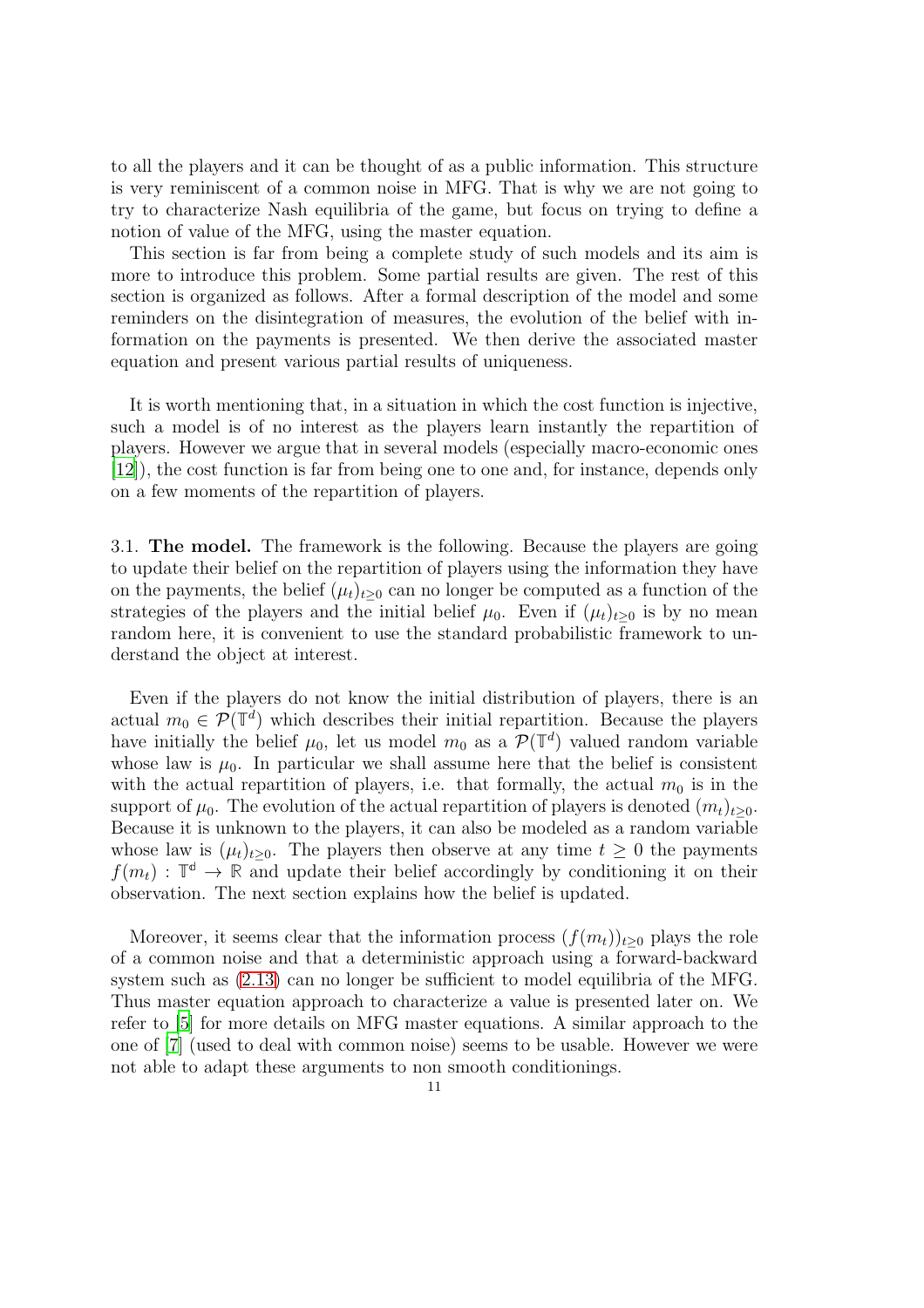<span id="page-11-0"></span>3.2. Reminders on disintegration. Since players are going to update their belief according to the new information they gain, some facts on the disintegration, or conditioning, of measures are recalled. If one were to compute an expectation of some random variable, given an a priori information, the proper object to use would be the conditional expectation. Even if, because players are risk neutral, expectations shall be taken, we believe the following attempt at describing the evolution of the belief is helpful to understand the situation. The process of obtaining conditioning is called in the literature the disintegration of a measure.

Given  $\mu \in \mathcal{P}(\mathcal{P}(\mathbb{T}^d))$ , a function  $\psi : \mathcal{P}(\mathbb{T}^d) \to E$ , for  $(E, \psi_{\#}\mu)$  a measured set, the disintegration of  $\mu$  along  $\psi$  is a family  $(\mu_y)_{y \in F}$  of probability measures on  $\mathcal{P}(\mathbb{T}^d)$ , where  $F = \psi(\mathcal{P}(\mathbb{T}^d))$ , such that

- For any measurable set  $A \subset \mathcal{P}(\mathbb{T}^d)$ ,  $\mu(A) = \int_{\mathcal{P}(\mathbb{T}^d)} \mu_{\psi(m)}(A) \mu(dm)$ .
- For any  $y \in F$ ,  $\mu_y(\psi^{-1}(\{y\})) = 1$ .

Formally,  $\mu_y$  is the conditioning of  $\mu$  on the fact that the information y has been received. Disintegrations could have been defined in more general settings, see section 452 of [\[10](#page-22-6)]. Their existence and uniqueness is an involved question. In this setting, the existence of a disintegration, and its uniqueness  $\psi_{\#}\mu$  almost everywhere hold [\[17\]](#page-22-7).

<span id="page-11-1"></span>3.3. Evolution of the belief. This section describes the evolution of the belief of the players in the context of observed payments, given that the strategies of the players are given by a function  $b : [0, T] \times \mathbb{T}^d \to \mathbb{R}^d$ . First, recall that because at any time the players observe the payments, the process  $(\mu_t)_{t\geq 0}$ , which represents the common belief, has to be valued in

(3.1) 
$$
\mathcal{A} := \{ \mu \in \mathcal{P}(\mathcal{P}(\mathbb{T}^d)), \exists g, \mu \text{ a.e. in } m, f(m) = g \}.
$$

Consider the total information the players have received up to the time  $t > 0$ , when the initial distribution of players is  $m \in \mathcal{P}(\mathbb{T}^d)$ . Denoting this information  $\mathcal{F}(t,m)$ , one finds

$$
\mathcal{F}(t,m) := (f(K_s m))_{s \in [0,t]}
$$

The belief of the players evolves as a combination of the two "rules"

- (1) The process  $(\mu_t)_{t\geq 0}$  is weighting elements of  $\mathcal{P}(\mathbb{T}^d)$  which are transported along the same Fokker-Planck equation. Indeed, the strategies of the players, hence the drift  $b$  in  $(2.2)$ , cannot depend on the different elements of  $\mathcal{P}(\mathbb{T}^d)$  which are "weighted" by  $\mu$ .
- (2) At any time, the belief  $\mu_t$  is disintegrated along the function  $\mathcal{F}$  into  $(\mu_\theta)_{\theta \in \mathcal{F}(\mathcal{P}(\mathbb{T}^d))}$ and the belief  $\mu_{\theta'}$  which corresponds to the observed payments  $\theta'$  becomes the new belief.

Obviously the previous is quite formal and a more precise definition is presented below.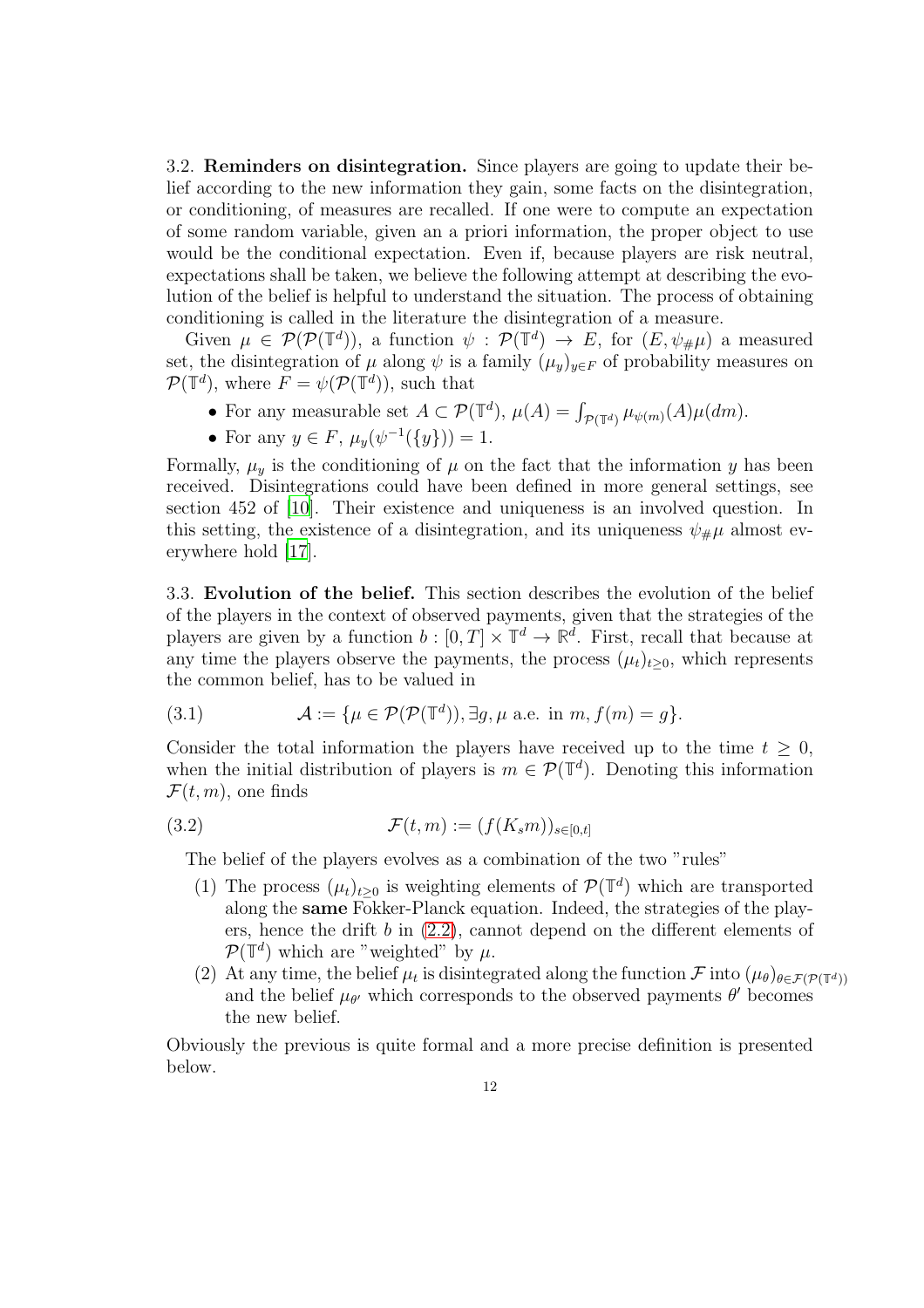<span id="page-12-1"></span>**Proposition 3.1.** Given  $\bar{\mu} \in A$ , for  $\bar{\mu}$  almost every m, there exists a process  $(\mu_t^m)_{t\geq 0}$  which satisfies for any  $t \geq 0$ 

- $\mu_0^m = \bar{\mu}$ .
- For any  $t \geq 0$ , there exists  $\nu_t$  such that  $\mu_t^m = (K_t)_{\#}\nu_t$ .
- For any  $t \geq 0$ , for  $\mu_t^m$  almost every  $m'$ ,  $f(m') = f(K_t m)$ .
- For any measurable  $A \subset \mathcal{P}(\mathbb{T}^d)$  such that for  $\bar{\mu}$  almost every  $m' \in A$ ,  $f(K_t m') = f(K_t m), \ \mu_t^m(K_t(A) \cup X) = \mu_t^m(X)$

Moreover, for any  $t \geq 0$ ,  $\phi \in C(\mathcal{P}(\mathbb{T}^d))$ ,  $\int_{\mathcal{P}(\mathbb{T}^d)} \int_{\mathcal{P}(\mathbb{T}^d)} \phi(m') \mu_t^m(dm')\bar{\mu}(dm) =$  $\int_{\mathcal{P}(\mathbb{T}^d)} \phi(m')(K_t)_\# \bar{\mu}(dm').$ 

Remark 3.1. This Proposition is almost the definition of the evolution of the belief in this model. The first point states the initial condition, the second one that this evolution follows the first rule above, the third one states that the belief is indeed consistent with the information and the fourth point states that the process  $(\mu_t^{\mathcal{F}(m)}$  $(t^{(m)}_{t})_{t\geq 0}$  is not too restrictive (not simply  $(\delta_{Ktm})_{t\geq 0}$  for instance), even though no uniqueness result is stated here.

*Proof.* For  $t \geq 0$  consider the disintegration of  $\mu$  along  $\psi := \mathcal{F}(t, \cdot)$  and denote it by  $(\tilde{\nu}_{\theta})_{\theta \in \psi(\mathcal{P}(\mathbb{T}^d))}$ . Defining  $\nu_t := \tilde{\nu}_{\mathcal{F}(t,m)}$  and

(3.3) 
$$
\mu_t^{\mathcal{F}(m)} := (K_t)_{\#}\nu_t
$$

proves the claim. Note that the disintegration is uniquely defined  $\psi_{\#}\bar{\mu}$  almost everywhere [\[17](#page-22-7)].  $\Box$ 

Even if this approach is only presented to formally derive the master equation associated to this problem, and thus not needed in details, the following example illustrates the previous result.

**Example 2.** Consider  $\bar{\mu}$  as combination of Dirac masses  $\bar{\mu} := n^{-1} \sum_{i=1}^{n} \delta_{m_i}$ . The information process is  $\mathcal{F}(\cdot, m_1)$  defined for  $f(m) = (\int_{\mathbb{T}^d} xm(dx) - K)_+$  for a certain level  $K > 0$ . Assume that for  $1 \leq i \leq n$ ,  $f(m_i) = 0$  and that the  $(m_i)_{1 \leq i \leq n}$  are ordered such that the sequence of time  $(t_i)_{1\leq i\leq n}$  defined by

(3.4) 
$$
t_i := \inf\{t > 0, f(K_t m_1) \neq f(K_t m_i)\}
$$

satisfies  $0 < t_n < t_{n-1} < ... < t_2 < t_1 = \infty$ . Then for any  $t \in (t_{k+1}, t_k]$  the belief given by Proposition [3.1](#page-12-1) is  $k^{-1} \sum_{i=1}^{k} \delta_{K_t m_i}$ .

<span id="page-12-0"></span>3.4. Derivation of the master equation. The associated master equation is derived formally in this section. We start by a development on functions on  $[0, T] \times$  $\mathcal{P}(\mathcal{P}(\mathbb{T}^d))$  of the form

(3.5) 
$$
V(t,\mu) := \mathbb{E}_{\mu} \left[ \int_{t}^{T} G(\nu_s^{m,\mu}) ds \right],
$$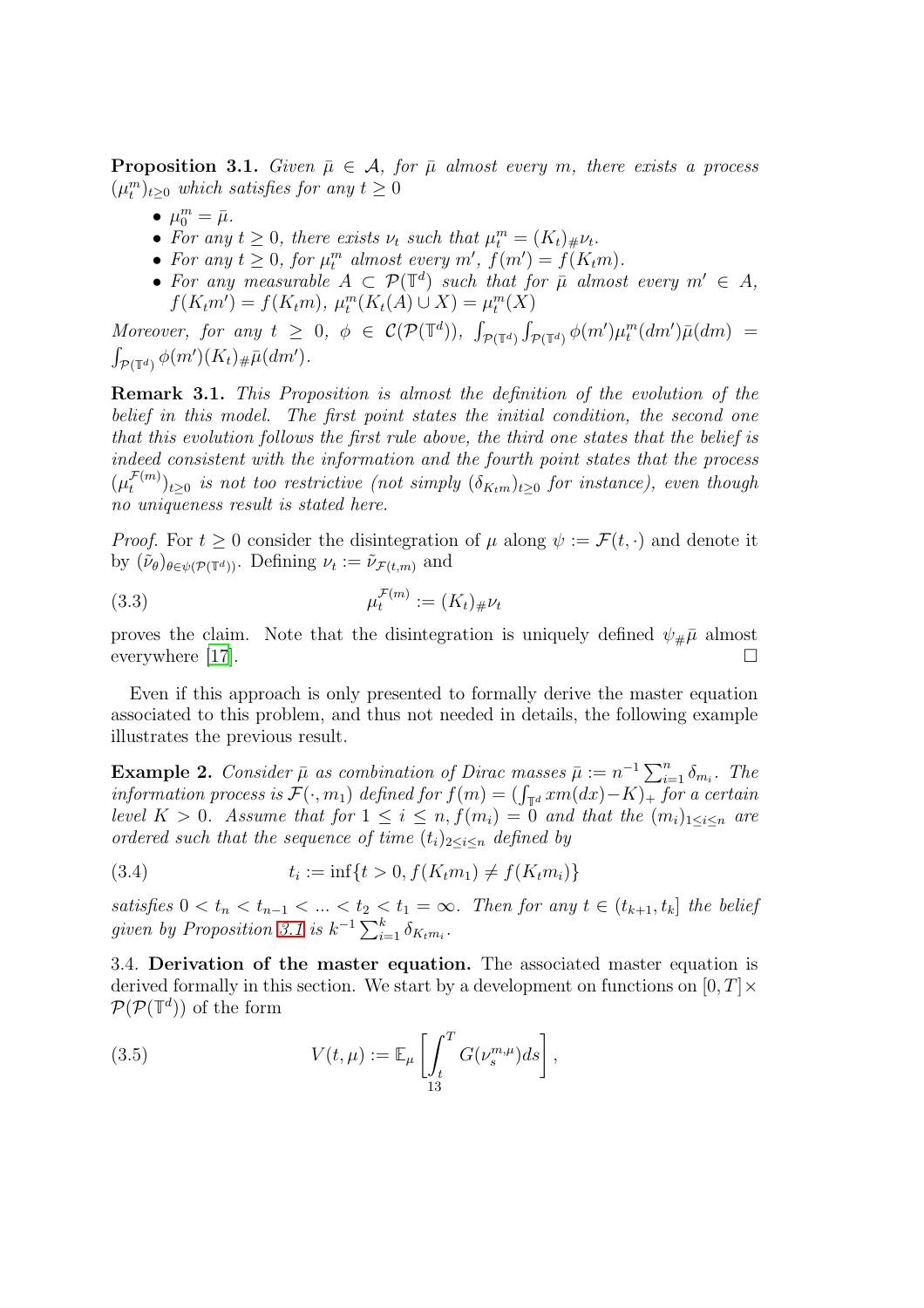for smooth G where  $(\nu_t^{m,\mu})$  $(t^{m,\mu}_{t})_{t\geq0}$  is the process constructed in the proof of Proposition [3.1](#page-12-1) when  $\bar{\mu} \leftarrow \mu$  and where  $\mathbb{E}_{\mu}[G(m)] := \int_{\mathcal{P}(\mathbb{T}^d)} G(m)\mu(dm)$ . For any  $dt > 0$ ,

(3.6) 
$$
V(t,\mu) = \mathbb{E}_{\mu} \left[ \int_{t}^{t+dt} G(\nu_s^{m,\mu}) ds + V(t+dt, \nu_{t+dt}^{m,\mu}) \right].
$$

If the evolution of  $(\nu_s^{m,\mu})_{s\geq t}$  has no reason to be smooth, because the information is precisely through f, for  $\mu$  almost every  $m$ ,  $(f(\nu_s^{m,\mu}))_{s\geq t}$  should be smooth. Hence if  $G$  is given as

(3.7) 
$$
G(\mu) := \int_{\mathcal{P}(\mathbb{T}^d)} \Psi(f(m)) \mu(dm)
$$

for a smooth function  $\Psi$ , then

(3.8) 
$$
(dt)^{-1} \int_{t}^{t+dt} G(\nu_s^{m,\mu}) ds \underset{dt \to 0}{\longrightarrow} G(\mu).
$$

This leads, formally, to the PDE

(3.9) 
$$
-\partial_t V - A[\mu, b, f][V] = G(\mu),
$$

where  $A[\mu, b, f][V]$  is the operator "defined" by

(3.10) 
$$
A[\mu, b, f][V] := \lim_{dt \to 0} \mathbb{E}_{\mu} \left[ \frac{V(\nu_{dt}^{m,\mu}) - V(\mu)}{dt} \right],
$$

where  $(\nu_t^{m,\mu})$  $(t^{m,\mu}_{t})_{t\geq0}$  is the process given by Proposition [3.1,](#page-12-1) when the starting belief is  $\mu$  and  $m$  the initial, unknown, repartition of players.

Clearly, because the evolution of  $(\nu_t^{m,\mu})$  $(t^{m,\mu}_t)_{t\geq 0}$  is neither smooth nor even well defined, the domain of definition of  $A$  is not clear at all. We shall come back on this question later on.

Fixing the strategies of the "other" players through the function  $b : [0, T] \times \mathbb{T}^d \to$  $\mathbb{R}^d$ , the value function of a player is

(3.11)  
\n
$$
U(t, x, \mu) = \inf_{\alpha} \mathbb{E}_{\mathbb{P}, \mu} \left[ \int_t^T \int_{\mathcal{P}(\mathbb{T}^d)} f(X_s, m') \nu_s^{m, \mu}(dm') + L(X_s, \alpha_s) ds + \int_{\mathcal{P}(\mathbb{T}^d)} U_0(X_T, m') \nu_T^{m, \mu}(dm') \right].
$$

Hence, following the previous development, formally,  $U$  is a solution of

(3.12) 
$$
-\partial_t U - \sigma \Delta U + H(x, \nabla_x U) - A[\mu, b, f][U] = \tilde{f}(x, \mu),
$$

$$
U(T, x, \mu) = \tilde{U}_0(x, \mu).
$$

Where  $\tilde{f}$  and  $\tilde{U}_0$  are defined as in the previous section.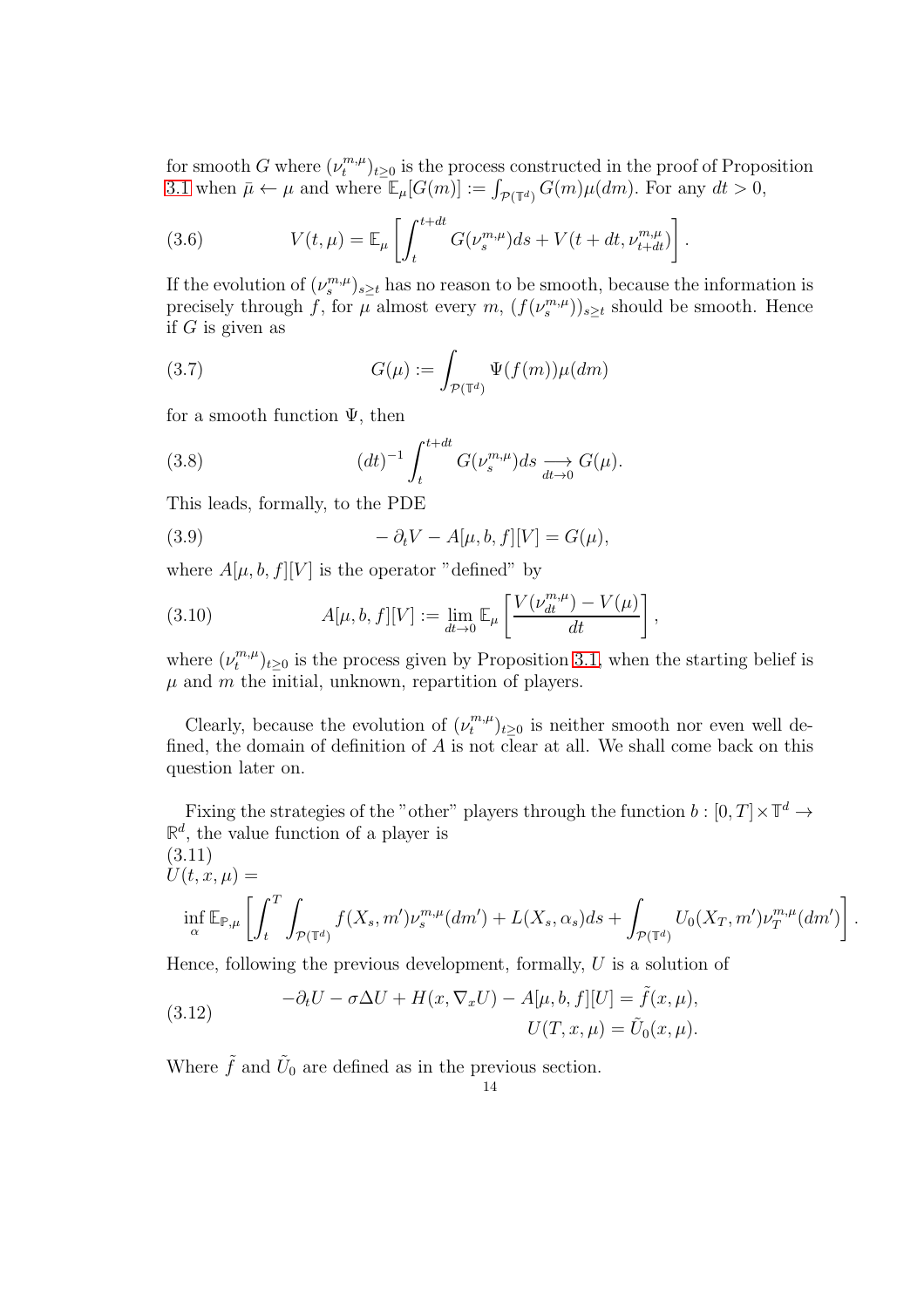Replacing b by what should be the optimal strategies of the players, and reversing time to lighten notations, one obtains the master equation

(3.13) 
$$
\partial_t U - \sigma \Delta U + H(x, \nabla_x U) - A[\mu, -D_p H(\nabla_x U), f][U] = \tilde{f},
$$

$$
U(0, x, \mu) = \tilde{U}_0,
$$

<span id="page-14-0"></span>which is posed on  $(0, \infty) \times \mathbb{T}^d \times \mathcal{A}$ .

3.5. Mathematical analysis of the master equation. This section contains a partial mathematical analysis of the master equation just derived. The notion of monotone solutions introduced in [\[2](#page-21-9), [3](#page-21-10)] is used to prove some properties of the value functions for such MFG.

Even if the precise nature of the operator  $A$  is not established here, it possesses the following properties.

- (1) If there is no learning (e.g. if f is constant), then  $\nu_t^{m,\mu} = (K_t)_{\#}\mu$  for any m and A is defined on smooth functions on  $\mathcal{A} = \mathcal{P}(\mathcal{P}(\mathbb{T}^d)).$
- (2) When evaluated on the minimum  $\mu^*$  of a function  $V : \mathcal{P}(\mathcal{P}(\mathbb{T}^d)) \to \mathbb{R}$ , one should have  $A[\mu^*, b, f][V] \geq 0$  for any  $b, f$ .
- (3) If, for some smooth function  $\phi$ , V is a function of the form

(3.14) 
$$
V(\mu) = \int_{\mathcal{P}(\mathbb{T}^d)} \phi(m) \mu(dm),
$$

<span id="page-14-2"></span><span id="page-14-1"></span>then, whatever the function  $f$ ,

(3.15) 
$$
A[\mu, b, f][V] = \int_{\mathcal{P}(\mathbb{T}^d)} \left\langle \frac{\delta \phi}{\delta m}, \Delta m - \text{div}(bm) \right\rangle \mu(dm).
$$

The first point is mainly a remark and only the third point is not immediate. It is simply a consequence of the fact that because V is linear,  $\mathbb{E}_{\mu}[V(\nu_{dt}^{m,\mu})] =$  $V((K_t)_\# \mu).$ 

Although the description of the operator A is quite poor at this time, the properties (2) and (3) above are sufficient to define a concept of monotone solutions here.

The main advantage of monotone solutions is that they allow to define solutions of  $(3.17)$  without using the operator A directly on U but on a large set of simpler functions instead, namely functions of the form [\(3.14\)](#page-14-1). To define precisely these simpler functions, and to make the following more understandable, one needs to use a duality between  $\mathcal{C}(\mathbb{T}^d)$  and  $\mathcal{P}(\mathcal{P}(\mathbb{T}^d))$ . As suggested by the computation done in the blind case, we choose the following duality between  $\phi \in \mathcal{C}(\mathbb{T}^d)$  and  $\mu \in \mathcal{M}(\mathcal{P}(\mathbb{T}^d))$ :

(3.16) 
$$
\langle \phi, \mu \rangle := \int_{\mathcal{P}(\mathbb{T}^d)} \int_{\mathbb{T}^d} \phi(x) m(dx) \mu(dm).
$$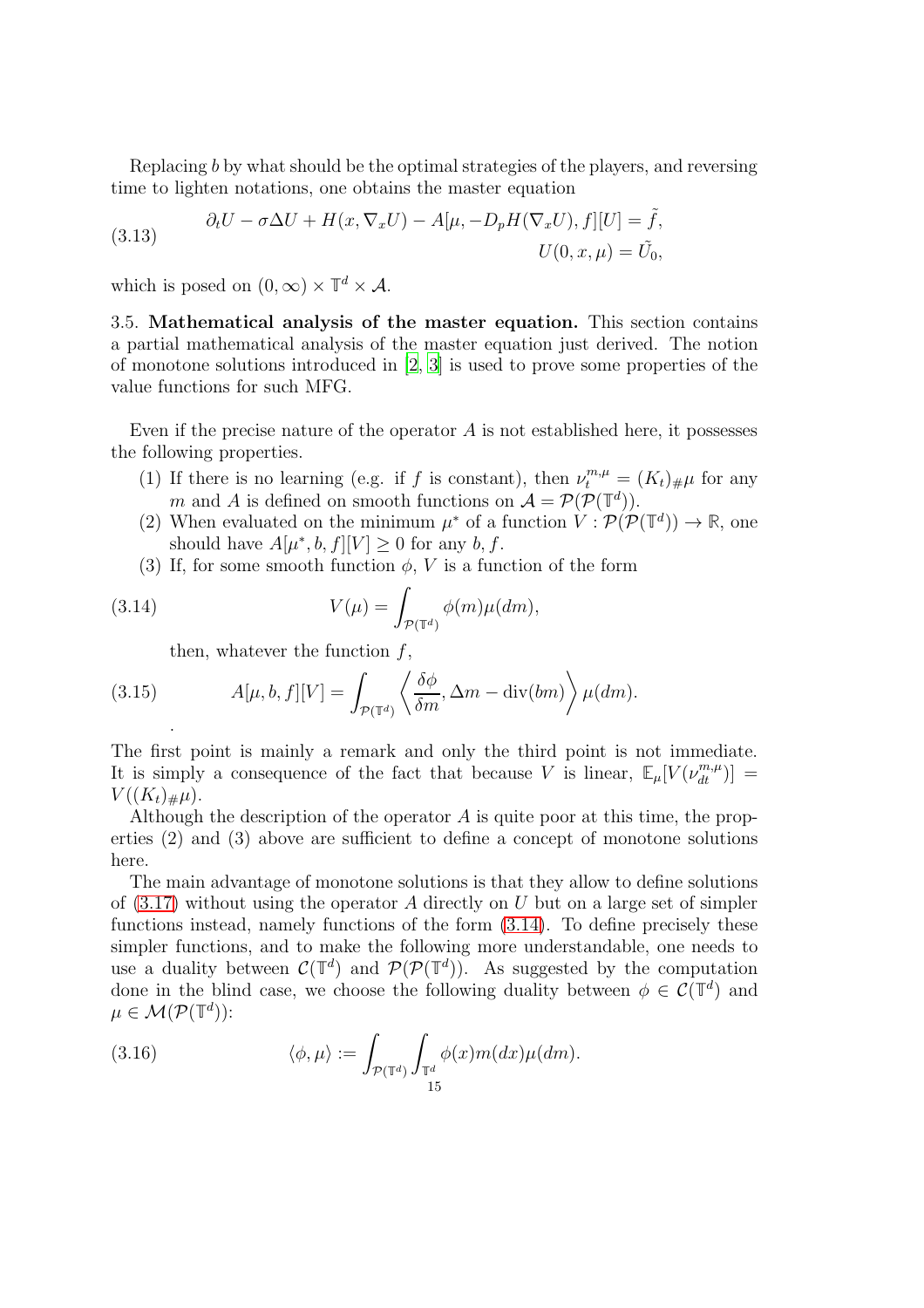The idea of monotone solutions consists in looking at minima of the function  $W(t, \mu) := \langle U(t, \cdot, \mu) - \phi(\cdot), \mu - \nu \rangle$  for  $\phi \in C^2(\mathbb{T}^d)$  and  $\nu \in \mathcal{M}(\mathcal{P}(\mathbb{T}^d))$ . Formally, W is a solution of

<span id="page-15-0"></span>(3.17) 
$$
\partial_t W - \sigma \langle \Delta U + H(x, \nabla_x U), \mu - \nu \rangle - A[\mu, -D_p H(\nabla_x U), f][W] = \langle \tilde{f}, \mu - \nu \rangle - \langle \sigma \Delta (U - \phi) - D_p H(\nabla_x U) \cdot \nabla_x (U - \phi), \mu \rangle.
$$

Indeed, remark that (3.18)

 $A[\mu, -D_pH(\nabla_x U), f][W] = \langle A[\mu, -D_pH(\nabla_x U), f][U], \mu-\nu\rangle+A[\mu, -D_pH(\nabla_x U), f][\Psi]$ where  $\Psi : \mu' \to \langle U(\mu) - \phi, \mu' \rangle$ . The previous formula is just the equivalent of the formula  $(fg)' = f'g + g'f$  for the operator A. Now using [\(3.15\)](#page-14-2) we deduce that  $A[\mu, -D_pH(\nabla_x U), f][\Psi] = \langle \sigma \Delta(U - \phi) - D_pH(\nabla_x U) \cdot \nabla_x (U - \phi), \mu \rangle.$ 

Using both the facts that on minima of W,  $A[\mu, -D_pH(\nabla_x U), f][W] \geq 0$ , and that  $\Psi$  is linear, we arrive at the

<span id="page-15-1"></span>**Definition 3.1.** We say that a continuous function  $U : [0, T] \times \mathbb{T}^d \times \mathcal{A}$ , smooth in its second argument, is a value of the MFG with observed payments and unknown repartition of players if :

• for any  $C^2$  function  $\phi : \mathbb{T}^d \to \mathbb{R}$ , for any measure  $\nu \in \mathcal{M}(\mathcal{M}(\mathbb{T}^d))$ , for any smooth function  $\vartheta : [0, \infty) \to \mathbb{R}$  and any point  $(t_0, \mu_0) \in (0, T] \times \mathcal{A}$ of minimum of  $(t, \mu) \rightarrow \langle U(t, \cdot, \mu) - \phi, \mu - \nu \rangle - \vartheta(t)$  on  $(0, t_0] \times \mathcal{A}$ , the following holds

(3.19) 
$$
\frac{d\vartheta}{dt}(t_0) + \langle -\sigma \Delta U + H(\cdot, \nabla_x U), \mu_0 - \nu \rangle \ge \langle \tilde{f}(\cdot, \mu_0), \mu_0 - \nu \rangle - \langle \sigma \Delta (U - \phi) - D_p H(\nabla_x U) \cdot \nabla_x (U - \phi), \mu_0 \rangle.
$$

• the initial condition holds

(3.20) 
$$
U(0, x, \mu) = \tilde{U}_0(x, \mu).
$$

**Remark 3.2.** The previous definition only involves the information of the payments through the set  $\mathcal{A}$ , on which the value function is defined. Defining it on a larger set than A would be meaningless since such belief are not coherent with the model.

Ideally, following Remark [2.3,](#page-9-1) one could hope to establish a uniqueness result for value functions in the sense of Definition [3.1.](#page-15-1) However because of the nature of the set  $A$ , we have not been able to prove such a result in a general framework. The nature of the set  $A$  can be described with following.

**Proposition 3.2.** The set  $A$  is compact. As soon as  $f$  is neither one-to-one or constant, A is not convex.

*Proof.* Consider  $(\mu_n)_{n\geq 0}$ , a A valued converging sequence in  $\mathcal{P}(\mathcal{P}(\mathbb{T}^d))$  whose limit is  $\bar{\mu}$ . For all  $n \geq 0$ , denote  $g_n : \mathbb{T}^d \to \mathbb{R}$  such that  $\mu_n$  almost everywhere,  $f(m) = g_n$ .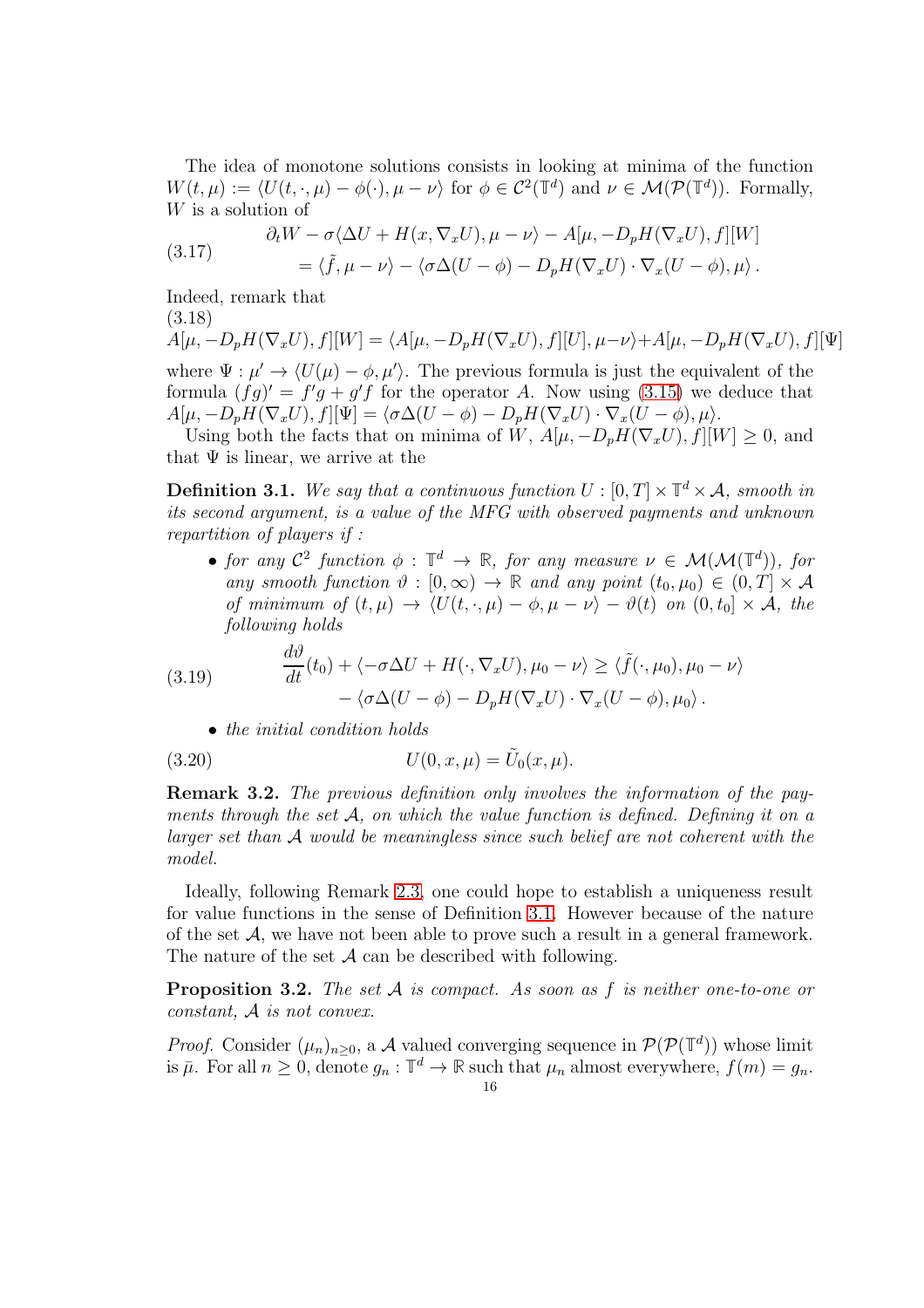From the assumptions on f, we obtain that  $(g_n)_{n\geq 0}$  is compact in  $\mathcal{C}(\mathbb{T}^d)$ . Because for all  $n \geq 0$ ,

(3.21) 
$$
g_n = \int_{\mathcal{P}(\mathbb{T}^d)} f(m') \mu_n(dm'),
$$

passing to the limit in the previous equation, we deduce that  $(g_n)_{n\geq 0}$  converges uniformly toward

(3.22) 
$$
g := \int_{\mathcal{P}(\mathbb{T}^d)} f(m') \bar{\mu}(dm').
$$

It easily follows that  $\bar{\mu}$  almost everywhere,  $f(m) = q$ . Thus A is a closed (compact) set.

If f is neither one-to-one or constant, take  $m_1, m_2$  and  $m_3$  such that  $f(m_1) =$  $f(m_2) \neq f(m_3)$  and remark that  $\frac{1}{2}\delta_{m_1} + \frac{1}{2}$  $\frac{1}{2}\delta_{m_2}$  and  $\delta_{m_3}$  belongs to A while none of their (strict) convex combination does.

**Remark 3.3.** Rigorously,  $A$  is not convex even if  $f$  is one-to-one. However in this case, it is isomorphic to  $\mathcal{P}(\mathbb{T}^d)$  which is convex.

Even if we were not able to establish a general result of uniqueness, we could prove the following, which is commented immediately afterwards.

<span id="page-16-0"></span>**Theorem 3.1.** If f and  $U_0$  are monotone, then two value functions U and V of the MFG, in the sense of Definition [3.1,](#page-15-1) are such that for any  $t \geq 0, \mu \in A, m, m' \in A$  $\mathcal{P}(\mathbb{T}^d)$  such that  $f(m) = f(m') = \tilde{f}(\mu)$ 

(3.23) 
$$
\int_{\mathbb{T}^d} U(t, x, \mu) - V(t, x, \mu)(m - m')(dx) = 0.
$$

Moreover, for any  $t \geq 0, m \in \mathcal{P}(\mathbb{T}^d), \nabla_x U(t, \cdot, \delta_m) = \nabla_x V(t, \cdot, \delta_m)$ .

Remark 3.4. The last part of the Theorem only states that when the players know the repartition of players, only one profile of strategies is possible for the players, which is the one in the case with full information. The equality can be improved to equality of the value on Dirac masses following [\[3\]](#page-21-10) under stronger assumptions on the monotonicity of f. The first part of the result is a bit less classical. It allows to characterize a set to which  $U - V$  is orthogonal, at any point t,  $\mu$ . Remark that the larger is  $f^{-1}(\{\tilde{f}(\mu)\})$ , the more information we have on the difference. However this set is in general not sufficiently large to deduce uniqueness results for value functions of the MFG.

*Proof.* Assume that there exists  $t \geq 0, \mu, \nu \in \mathcal{A}$  such that

(3.24) 
$$
\langle U(t,\mu) - V(t,\nu), \mu - \nu \rangle = -c_0 < 0.
$$

Then, there exists  $\delta > 0$  such that for any  $\alpha$ , the function W defined by

(3.25) 
$$
W(t, s, \mu, \nu) = \langle U(t, \mu) - V(s, \nu), \mu - \nu \rangle + \alpha (t - s)^2 + \delta (t + s)
$$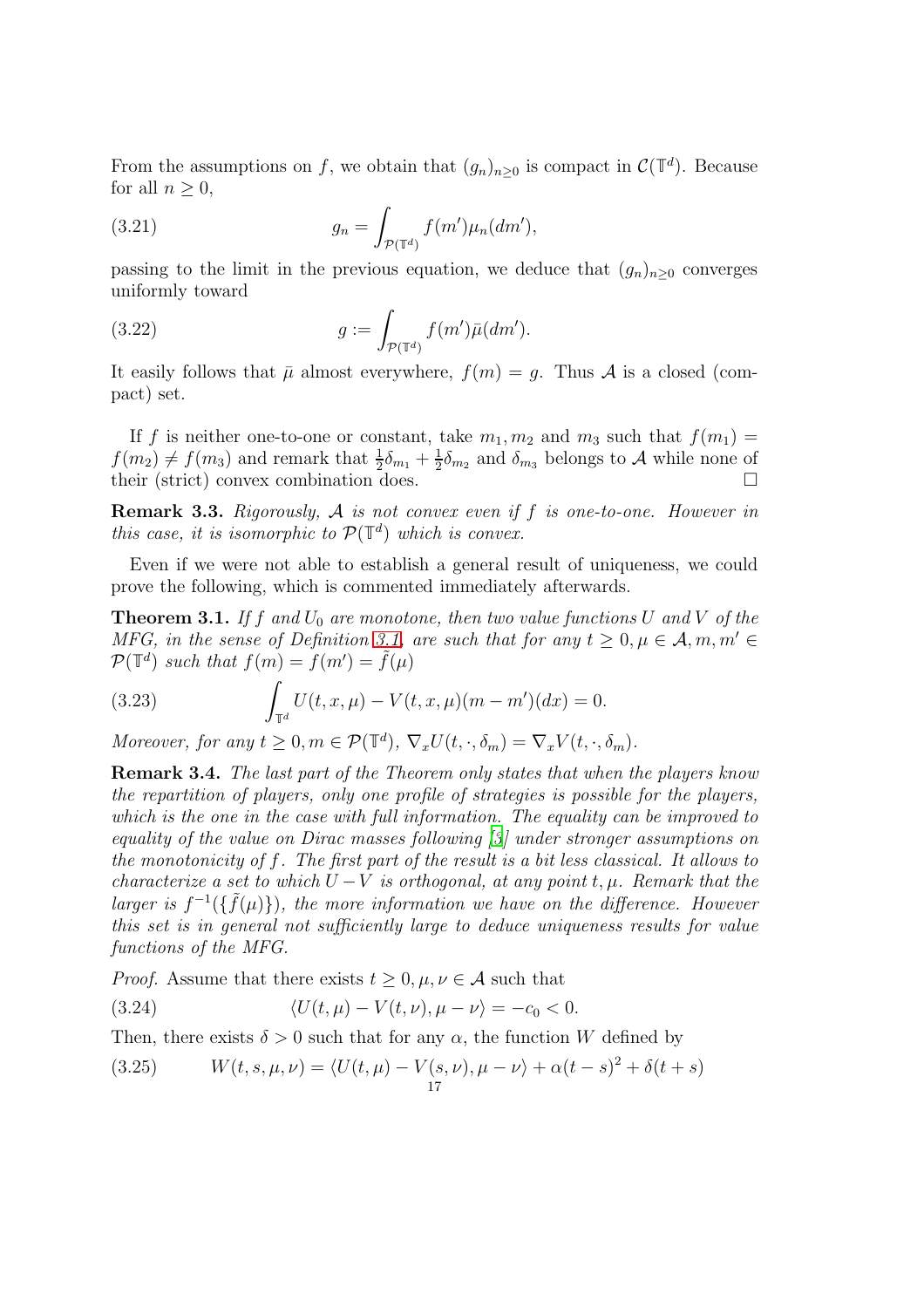is not non-negative, with a minimum lower than  $-\frac{1}{2}$  $\frac{1}{2}c_0$ . Since A is compact and W continuous, consider a minimum of W on  $[0, T]^2 \times \mathcal{A}^2$  denoted by  $(t_*, s_*, \mu_*, \nu_*)$ .

Assume first that  $t_*, s_* > 0$ . Using the fact that U is a value function of the MFG, we obtain (3.26)

$$
-\delta - 2\alpha(t-s) + \langle -\sigma \Delta U(t_*, \mu_*) + H(\cdot, \nabla_x U), \mu_* - \nu_* \rangle \ge \langle \tilde{f}(\cdot, \mu_*), \mu_* - \nu_* \rangle - \langle \sigma \Delta (U(t_*, \mu_*) - V(s_*, \nu_*)) - D_p H(\nabla_x U) \cdot \nabla_x (U - V), \mu_* \rangle.
$$

The analogous relation for  $V$  is (3.27)

$$
-\delta - 2\alpha(s-t) + \langle -\sigma \Delta V(s_*, \nu_*) + H(\cdot, \nabla_x V), \nu_* - \mu_* \rangle \ge \langle \tilde{f}(\cdot, \nu_*) , \nu_* - \mu_* \rangle - \langle \sigma \Delta (V(s_*, \nu_*) - U(t_*, \mu_*)) - D_p H(\nabla_x V) \cdot \nabla_x (V - U), \nu_* \rangle.
$$

Summing the two previous inequality yields (3.28)

$$
-2\delta - \langle \sigma \Delta U + H(\cdot, \nabla_x U), \mu_* - \nu_* \rangle - \langle \sigma \Delta V + H(\cdot, \nabla_x V), \nu_* - \mu_* \rangle \ge
$$
  

$$
\langle \tilde{f}(\cdot, \mu_*) - \tilde{f}(\cdot, \nu_*), \mu_* - \nu_* \rangle - \langle U - V, \nabla_m(\sigma \Delta m + \text{div}(D_p H(\nabla_x U)m)\mu_* ) \rangle
$$
  

$$
- \langle V - U, \nabla_m(\sigma \Delta m + \text{div}(D_p H(\nabla_x V)m)\nu_* ) \rangle.
$$

From the convexity of the Hamiltonian and the monotonicity of f, we obtain that  $(3.29)$   $-2\delta > 0$ 

which is a contradiction. If either  $t_*$  or  $s_*$  are equal to 0, then using the continuity of U and V, we also obtain a contradiction taking  $\alpha$  as big as necessary.

<span id="page-17-0"></span>Hence we deduce that for every  $\mu, \nu \in \mathcal{A}, t \geq 0$ ,

(3.30) 
$$
\langle U(t,\mu) - V(t,\nu), \mu - \nu \rangle \geq 0.
$$

We now explain how this information translates into the required result. Consider  $\overline{\mu} \in \mathcal{A}, \theta \in (0,1)$  and two measures  $m_1, m_2 \in \mathcal{P}(\mathbb{T}^d)$  such that  $f(m_1) = f(m_2) =$  $\tilde{f}(\bar{\mu})$ . Using [\(3.30\)](#page-17-0) for  $\mu = (1 - \theta)\bar{\mu} + \theta \delta_{m_1}$  and  $\nu = (1 - \theta)\bar{\mu} + \theta \delta_{m_2}$ , we obtain that

(3.31) 
$$
\theta \langle U(t,\mu) - V(t,\nu), \delta_{m_1} - \delta_{m_2} \rangle \geq 0.
$$

Dividing by  $\theta$  and letting  $\theta \rightarrow 0$  yields

(3.32) 
$$
\int_{\mathbb{T}^d} U(t, x, \bar{\mu}) - V(t, x, \bar{\mu}) (m_1 - m_2)(dx) = 0.
$$

(The equality is obtained by inverting the role of  $m_1$  and  $m_2$ .)

Consider now  $m \in \mathcal{P}(\mathbb{T}^d)$  and  $\bar{\mu} = \delta_m$ . Taking  $m_1, m_2 \in \mathcal{P}(\mathbb{T}^d)$ , and  $\theta \in (0, 1)$ , define  $\mu = \delta_{(1-\theta)m+\theta m_1}$  and  $\nu = \delta_{(1-\theta)m+\theta m_2}$ , and proceeding as immediately above, we obtain

(3.33) 
$$
\int_{\mathbb{T}^d} U(t, x, \bar{\mu}) - V(t, x, \bar{\mu})(m_1 - m_2)(dx) = 0,
$$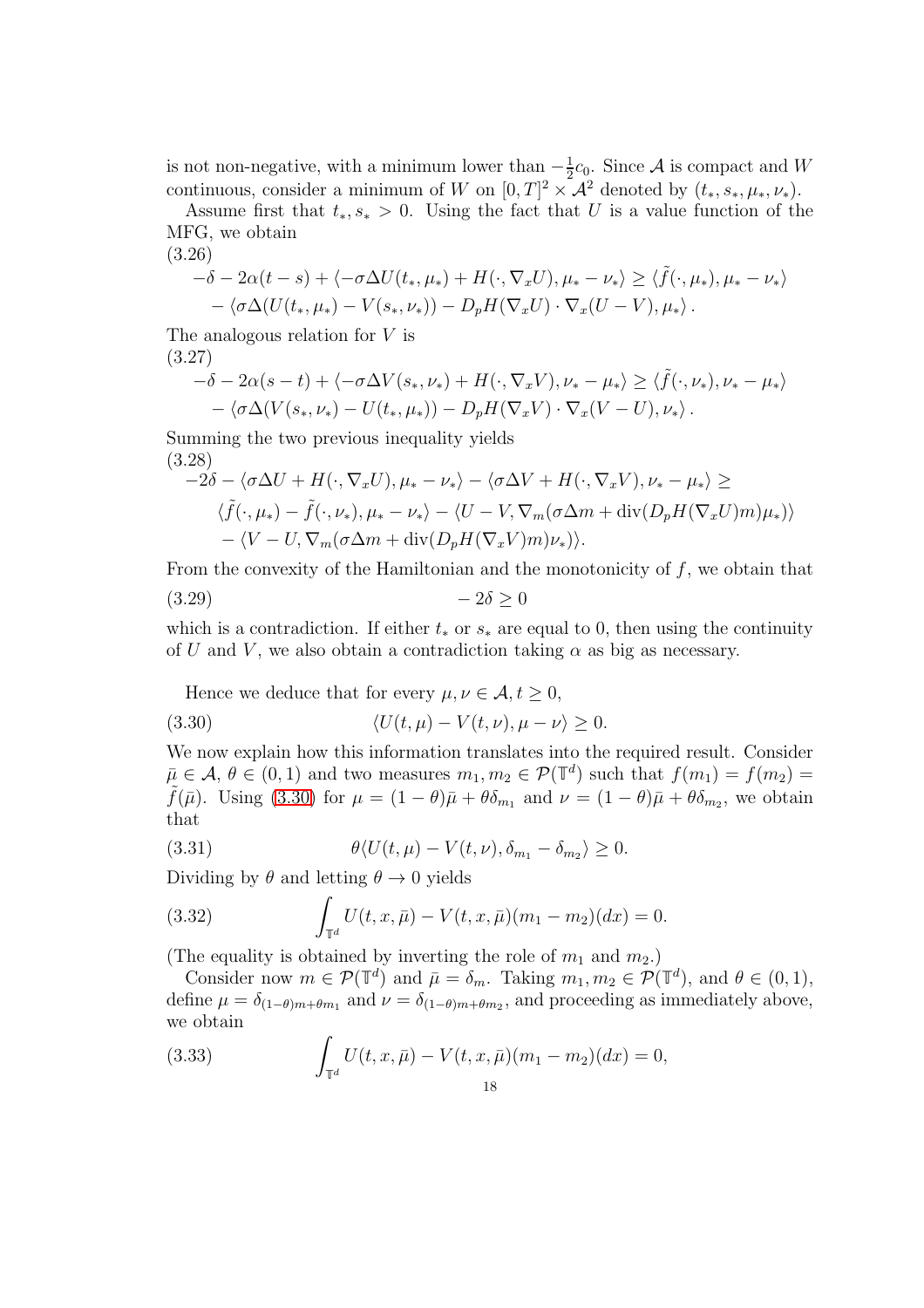which proves the second part of the claim.

<span id="page-18-0"></span>3.6. Various results of uniqueness. In the case in which  $f$  is strictly monotone, we can obtain more precise information on the difference of two value functions. Moreover, under additional structural assumptions, we are able to obtain a uniqueness result. Before we state the two following results, observe that if  $f$  is strictly monotone on  $\mathcal{P}(\mathbb{T}^d)$ , then  $\tilde{f}$  is strictly monotone on  $\mathcal{A}$ .

This first result does not require any additional information except for the strict monotonicity of  $f$ .

<span id="page-18-2"></span>**Proposition 3.3.** Assume that f is strictly monotone and that U and V are two value functions in the sense of Definition [3.1.](#page-15-1) Fix  $T > 0$ , then for  $t \leq T$ 

(3.34) 
$$
\sup_{\mu \in \mathcal{A}} ||U(t,\mu) - V(t,\mu)||_{\infty} \leq Ct,
$$

where  $C$  only depends on  $H, f, T$  and

(3.35) 
$$
M := \sup_{t \in [0,T],\mu,\nu} ||U(t,\cdot,\mu) - V(t,\cdot,\nu)||_{C^2}.
$$

*Proof.* Fix an arbitrary  $T > 0$ . Let U and V be two such solutions. Define the constant

(3.36) 
$$
M := \sup_{t \in [0,T],\mu,\nu} ||U(t,\cdot,\mu) - V(t,\cdot,\nu)||_{C^2}.
$$

Remark that

$$
(3.37)\quad K_s:=\sup_{t\in[0,s],\mu\in\mathcal{A}}\|U(t,\mu)-V(t,\mu)\|_\infty=-\inf_{t\in[0,s],\mu\in\mathcal{A},\eta}\langle U(t,\mu)-V(t,\mu),\eta\rangle,
$$

where the infimum in  $\eta$  is taken over bounded measure of mass 1 on  $\mathcal{P}(\mathbb{T}^d)$ . Fix an arbitrary horizon  $T > 0$ , assume that  $K_T > 0$  and consider  $\delta := \frac{K_T}{2T}$ . Define for  $\eta \in \mathcal{M}(\mathbb{T}^d), \alpha, \epsilon > 0,$ 

(3.38) 
$$
W(t,s,\mu,\nu) = \langle U(t,\mu) - V(s,\nu), \mu - \nu + \epsilon \eta \rangle + \alpha (t-s)^2 + \epsilon \delta (t+s).
$$

Since  $K_T > 0$ , there exists  $\eta$  such that, for any  $\alpha \geq 0$ 

<span id="page-18-1"></span>(3.39) 
$$
\min\{W(t,s,\mu,\nu)|t,s\geq 0,\mu,\nu\in\mathcal{P}(\mathcal{P}(\mathbb{T}^d))\}<-\frac{\epsilon}{2}K_T.
$$

Consider a point  $(t_{\epsilon}, s_{\epsilon}, \mu_{\epsilon}, \nu_{\epsilon})$  of minimum of W on  $[0, T]^2 \times \mathcal{A}^2$ . Let us remark that, taking  $\alpha$  sufficiently large, we can restrict ourselves to the case  $t_{\epsilon}, s_{\epsilon} > 0$ because of  $(3.39)$ . Arguing as in the previous proof, because both U and V are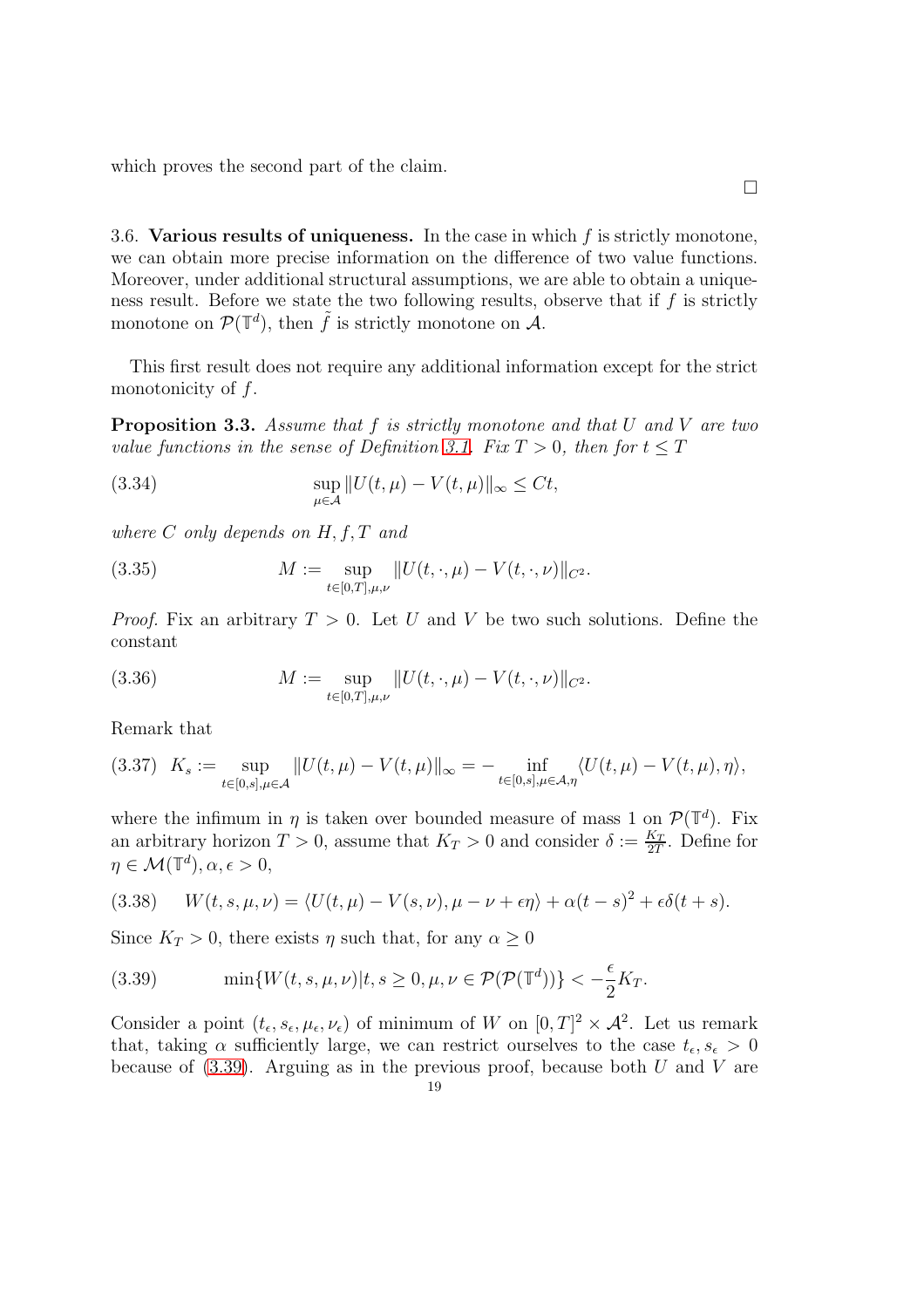value functions of the MFG, we obtain that  $(3.40)$ 

$$
\langle \tilde{J}^{(3,40)}_{-2\epsilon\delta} - \langle \sigma \Delta(U-V) + H(\cdot, \nabla_x U) - H(\cdot, \nabla_x V), \mu_{\epsilon} - \nu_{\epsilon} + \epsilon \eta \rangle \ge
$$
  

$$
\langle \tilde{f}(\cdot, \mu_{\epsilon}) - \tilde{f}(\cdot, \nu_{\epsilon}), \mu_{\epsilon} - \nu_{\epsilon} + \epsilon \eta \rangle - \langle U-V, \nabla_m(\sigma \Delta m + \text{div}(D_p H(\nabla_x U)m)\mu_{\epsilon}) \rangle - \langle V-U, \nabla_m(\sigma \Delta m + \text{div}(D_p H(\nabla_x V)m)\nu_{\epsilon}) \rangle.
$$

The convexity of the Hamilton yields

<span id="page-19-0"></span>(3.41) 
$$
-2\epsilon \delta - \langle \sigma \Delta (U - V) + H(\cdot, \nabla_x U) - H(\cdot, \nabla_x V), \epsilon \eta \rangle \geq
$$

$$
\langle \tilde{f}(\cdot, \mu_{\epsilon}) - \tilde{f}(\cdot, \nu_{\epsilon}), \mu_{\epsilon} - \nu_{\epsilon} + \epsilon \eta \rangle.
$$

Letting  $\epsilon \to 0$  implies that any limit point  $(\bar{\mu}, \bar{\nu})$  of  $(\mu_{\epsilon}, \nu_{\epsilon})_{\epsilon > 0}$  satisfies

(3.42) 
$$
\langle \tilde{f}(\bar{\mu}) - \tilde{f}(\bar{\nu}), \bar{\mu} - \bar{\nu} \rangle = 0.
$$

Hence from the strict monotonicity of  $\tilde{f}$ :  $\tilde{f}(\bar{\mu}) = \tilde{f}(\bar{\nu})$ , which itself implies  $\lim_{\epsilon \to 0} f(\mu_{\epsilon}) - f(\nu_{\epsilon}) = 0$  (maybe only along a subsequence). Coming back to [\(3.41\)](#page-19-0), using the monotonicity of  $\tilde{f}$  yields, after dividing by  $\epsilon$ 

(3.43) 
$$
2\delta \leq CM\langle 1, \eta \rangle + o(\epsilon),
$$

where C is a constant depending only on  $\sigma$  and H. Recalling that  $\delta = K_T/(2T)$ , the required result follows since  $T$  is chosen arbitrarily.  $\Box$ 

This previous result is an additional step in the direction of a suitable general uniqueness result. In the case of a simple dependence of  $f$  in  $m$ , the following result of uniqueness holds.

**Theorem 3.2.** Assume that f is strictly monotone and  $f(m)$  only depends on  $m \in \mathcal{P}(\mathbb{T}^d)$  through its first moment  $E(m) := \int_{\mathbb{T}^d} x m(dx)$ . Then there is at most one value function of the MFG in the sense of Definition [3.1.](#page-15-1)

Let us insist on the fact that in numerous Economic models, the dependence of the cost of the players in  $m$  is actually depending only on the first moment of the distribution.

Proof. Consider U and V two value functions of the MFG in the sense of Definition [3.1.](#page-15-1) Thanks to Theorem [3.1,](#page-16-0) there exists two functions a and b on :  $[0, T] \times \mathcal{A}$ such that  $U(t, x, \mu) = V(t, x, \mu) + a(t, \mu) \cdot x + b(t, \mu)$ . Fix a time horizon  $t^*$  and define

(3.44) 
$$
\delta = (2t^*)^{-1} \sup_{t \le t^*, \eta} \langle a(t, \mu) \cdot x, \eta \rangle
$$

where the supremum is taken over all  $\eta \in \mathcal{M}(\mathcal{M}(\mathbb{T}^d))$  such that  $\langle 1, \eta \rangle = 0$  and  $\langle 1, |\eta| \rangle \leq 1$ . Consider any such  $\eta \in \mathcal{M}(\mathcal{M}(\mathbb{T}^d))$  and define

(3.45) 
$$
W(t,s,\mu,\nu) = \langle U(t,\mu) - V(s,\nu), \mu - \nu + \epsilon \eta \rangle + \alpha (t-s)^2 + \epsilon \delta (t+s).
$$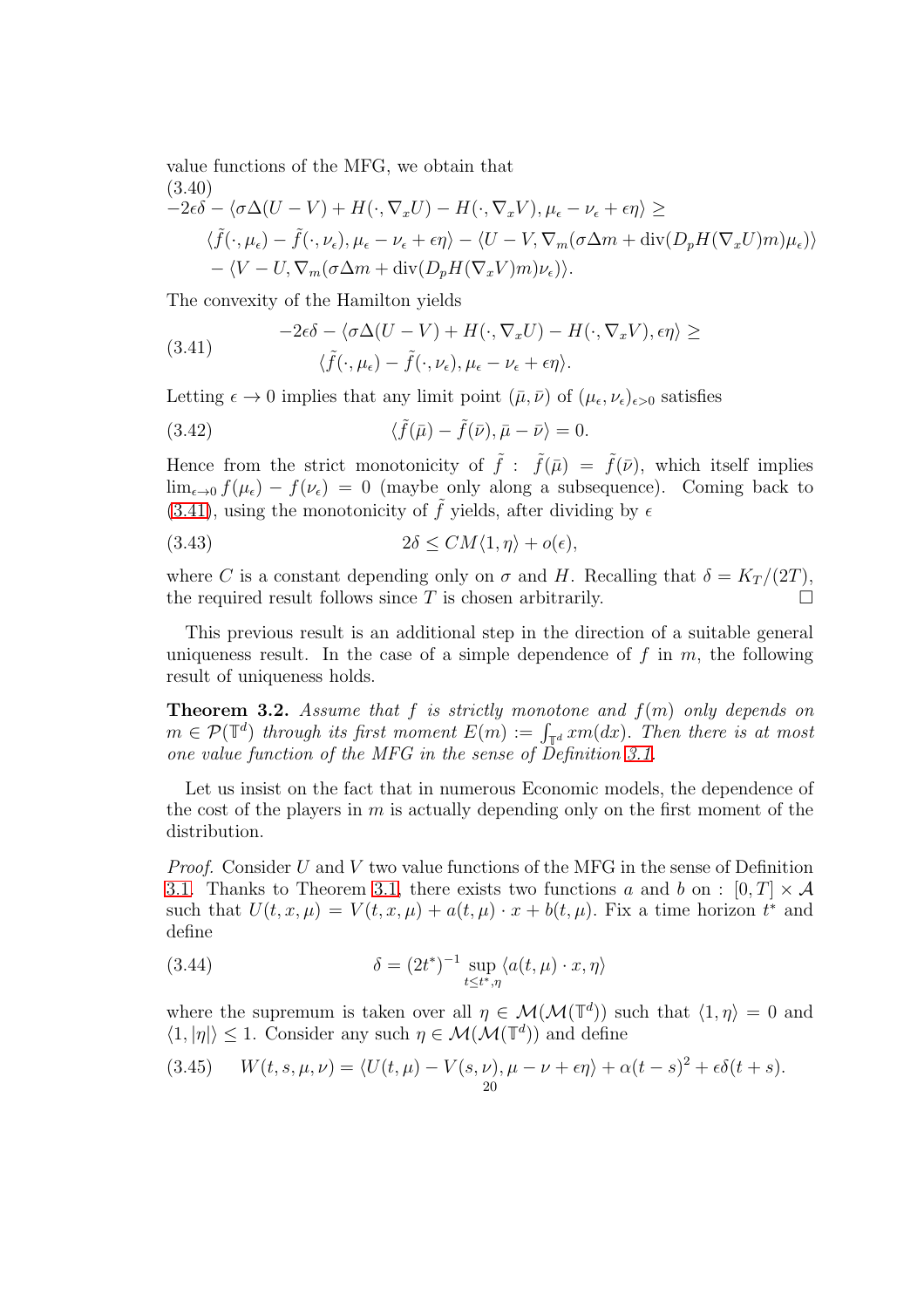Denote  $(t_{\epsilon}, s_{\epsilon}, \mu_{\epsilon}, \nu_{\epsilon})$  a point of minimum of W and assume  $t_{\epsilon}, s_{\epsilon} > 0$ . Reasoning as in the proof of Proposition [3.3,](#page-18-2) we obtain that

(3.46) 
$$
2\delta \leq \langle -\sigma \Delta (U - V) + H(\cdot, \nabla_x U) - H(\cdot, \nabla_x V), \eta \rangle + o(\epsilon).
$$

By construction of a and b, as well as by the regularity of  $H$ , the following holds.

(3.47) 
$$
2\delta \leq \langle C \langle |a(t_{\epsilon}, \mu_{\epsilon})|, \eta \rangle + o(\epsilon).
$$

In the previous C is simply the Lipschitz constant of H. Using the properties of  $\eta$ yields

(3.48) 
$$
2\delta \leq C|a(t_{\epsilon},\mu_{\epsilon})|.
$$

The definition of  $\delta$  leads to

(3.49) 
$$
\sup_{\eta} \langle a(t,\mu) \cdot x, \eta \rangle \leq t^* C |a(t_{\epsilon},\mu_{\epsilon})|.
$$

and thus

$$
(3.50)\t\t \t\t \delta \leq Ct^*\delta.
$$

Hence, if  $t^*$  is small enough, compared to C which depends only on  $H, \delta = 0$ . Since  $t^*$  is chosen independently of U and V, it follows that the same argument can be repeated on  $[t^*, 2t^*]$ , so that  $\delta = 0$  for any  $t^*$ . This proves that  $a = 0$  uniformly. With a similar argument for  $\eta = \delta_{\lambda}$ , for  $\lambda$  the Lebesgue on  $\mathbb{T}^d$ , it follows that  $b = 0$ also, and thus that  $U = V$ , which proves the claim.

 $\Box$ 

Remark 3.5. In the end, the key ingredient which makes the previous result true and forbid us to extend it to general  $f$ , is that a control of the type

$$
(3.51) \qquad |\langle -\sigma \Delta (U - V) + H(\cdot, \nabla_x U) - H(\cdot, \nabla_x V), \eta \rangle| \le C \sup_{\eta'} \langle U - V, \eta' \rangle
$$

holds for well chosen  $\eta'$  in the supremum above. Hence, the previous result can be extended to situations in which such an estimate on the inverse problem of an Hamitlon-Jacobi-Bellman equation holds, at least for functions U and V which satisfy the conclusion of Theorem [3.1.](#page-16-0)

<span id="page-20-0"></span>3.7. Comments and future perspectives. As already mentioned above, this study on MFG with unknown distribution of players and observed payments is not a complete one and, hopefully, more results are to come. The approach proposed here used the notion of monotone solutions of MFG master equations to obtain a definition of solutions (Definition [3.1\)](#page-15-1). If the lack of a general uniqueness result pleads against this notion of solution, this definition is nonetheless helpful to prove several properties of such value functions and a uniqueness result for a particular case. It is possible that a more restrictive notion of solution will prove to be better adapted to this problem.

In the study of this problem, a fundamental question which remains open is the question of the existence of such a value function. Because the effect of the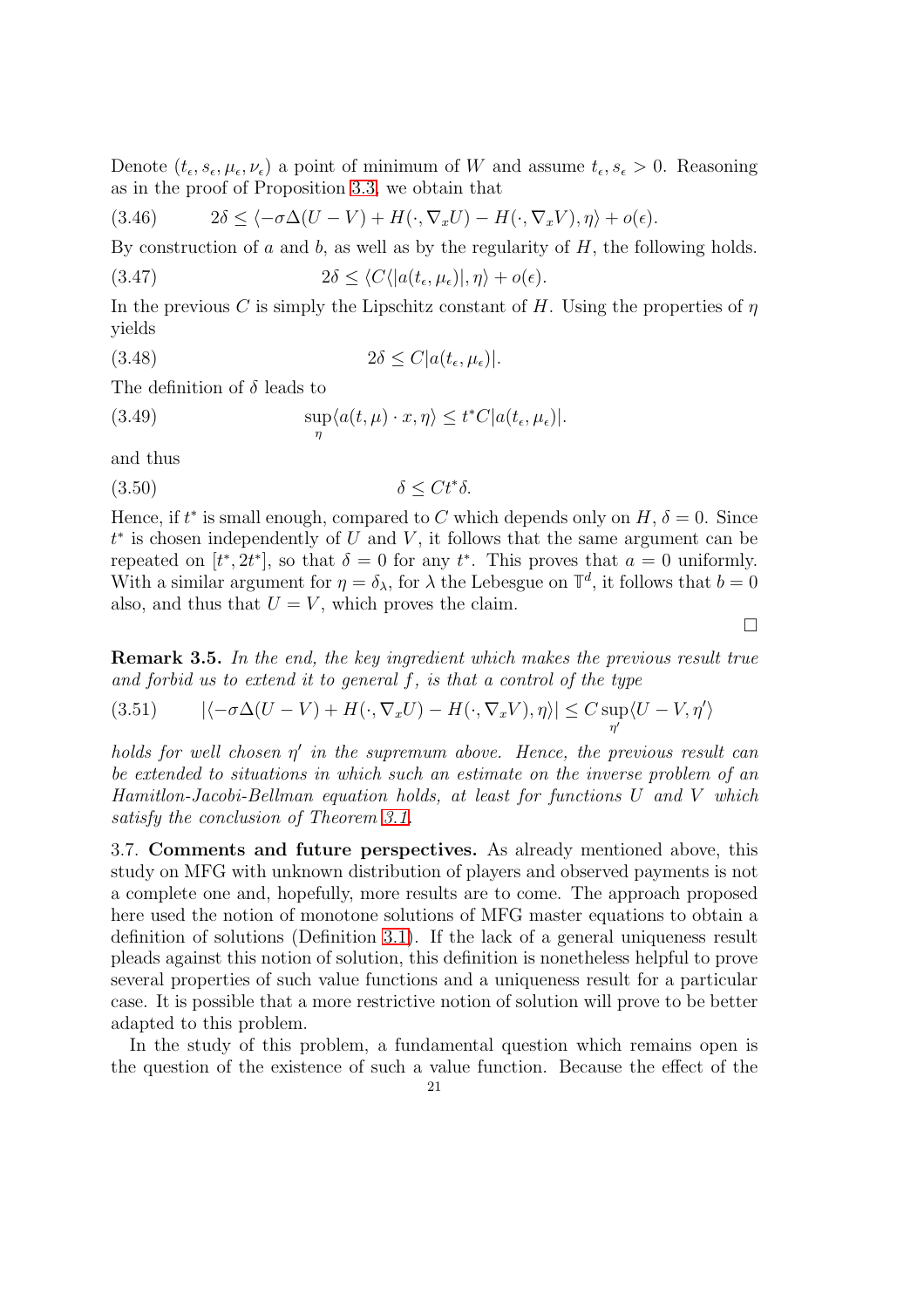observation of the payments possesses some similarity with the presence of a common noise in MFG, some approaches to prove existence are suggested from the literature on MFG with common noise, maybe the most natural would be the one of [\[7\]](#page-21-8). As already mentioned above, a direct application of this approach does not semm feasible. However, if we restrict ourselves to beliefs which are combinations of Dirac masses, such a strategy looks viable. It will then suffice to have a uniform estimate on the continuity of U with respect to  $\mu$  to pass to the limit. This approach is not presented here because we were not able to establish such a continuity estimate.

#### <span id="page-21-0"></span>**ACKNOWLEDGMENTS**

The author is grateful to Pierre-Louis Lions and Sylvain Sorin for numerous discussions that lead to this project.

## <span id="page-21-1"></span>**REFERENCES**

- <span id="page-21-2"></span>[1] Yves Achdou, Jiequn Han, Jean-Michel Lasry, Pierre-Louis Lions, and Benjamin Moll. Income and wealth distribution in macroeconomics: A continuoustime approach. Technical report, National Bureau of Economic Research, 2017.
- <span id="page-21-9"></span>[2] Charles Bertucci. Monotone solutions for mean field games master equations: finite state space and optimal stopping. Journal de l'École polytechnique  $-$ Mathématiques, 8:1099–1132, 2021.
- <span id="page-21-10"></span>[3] Charles Bertucci. Monotone solutions for mean field games master equations: continuous state space and common noise. arXiv preprint arXiv:2107.09531, 2021.
- <span id="page-21-4"></span>[4] Charles Bertucci, Spyridon Vassilaras, Jean-Michel Lasry, Georgios S Paschos, Mérouane Debbah, and Pierre-Louis Lions. Transmit strategies for massive machine-type communications based on mean field games. In 2018 15th International Symposium on Wireless Communication Systems (ISWCS), pages 1–5. IEEE, 2018.
- <span id="page-21-7"></span>[5] Pierre Cardaliaguet, François Delarue, Jean-Michel Lasry, and Pierre-Louis Lions. The Master Equation and the Convergence Problem in Mean Field Games:(AMS-201), volume 201. Princeton University Press, 2019.
- <span id="page-21-3"></span>[6] Rene Carmona. Applications of mean field games in financial engineering and economic theory. arXiv preprint arXiv:2012.05237, 2020.
- <span id="page-21-8"></span>[7] René Carmona, François Delarue, Daniel Lacker, et al. Mean field games with common noise. Annals of Probability, 44(6):3740–3803, 2016.
- <span id="page-21-6"></span>[8] Philippe Casgrain and Sebastian Jaimungal. Mean field games with partial information for algorithmic trading. arXiv preprint arXiv:1803.04094, 2018.
- <span id="page-21-5"></span>[9] Dena Firoozi and Peter E Caines. epsilon-nash equilibria for major–minor lqg mean field games with partial observations of all agents. IEEE Transactions on Automatic Control, 66(6):2778–2786, 2020.